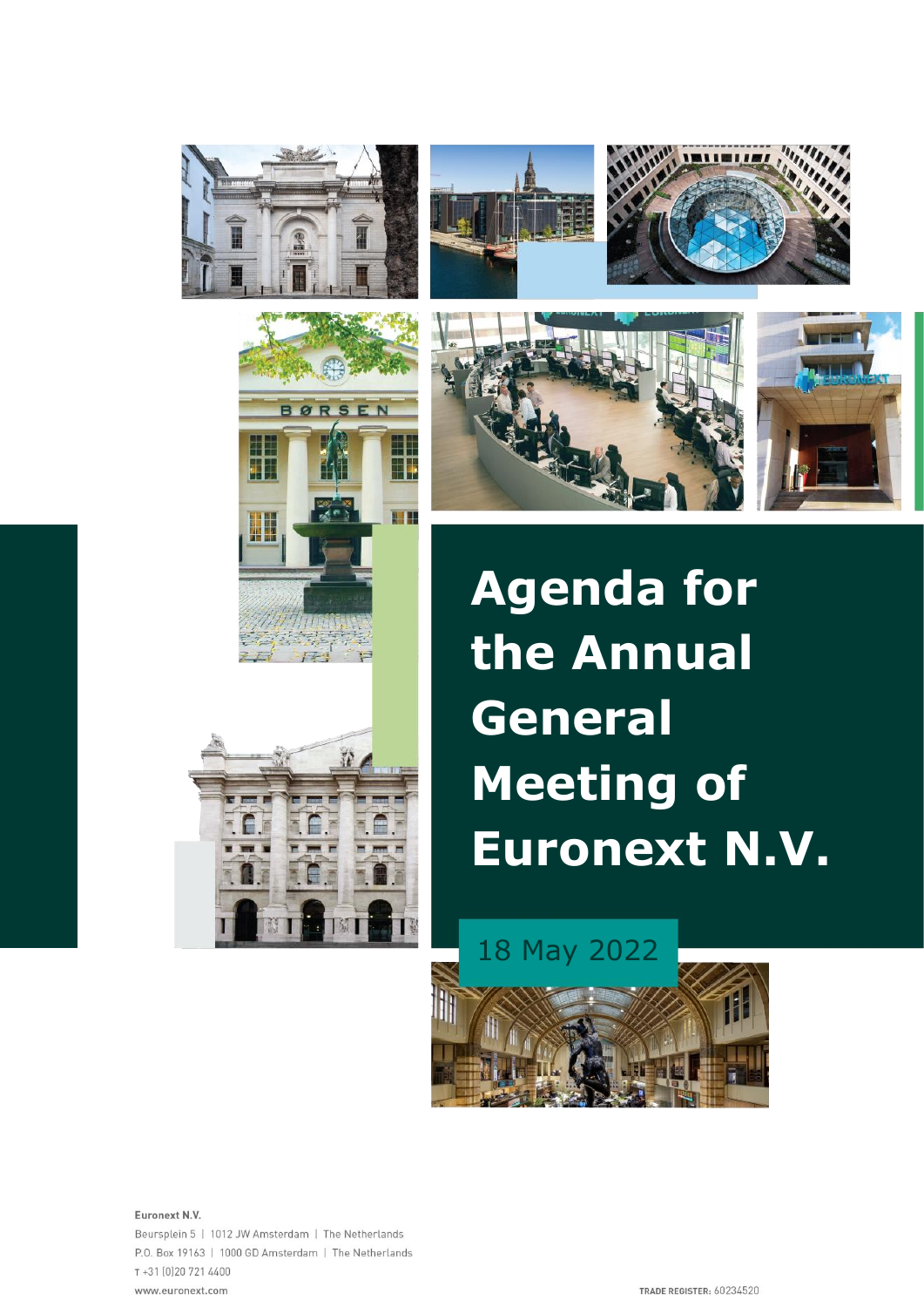**EURONEXT** 

The annual general meeting (AGM) of Euronext N.V. will be held on Wednesday, 18 May 2022, at 10:30 CEST at the offices of Euronext N.V., Beursplein 5, Amsterdam, the Netherlands. The procedures for registration, representation and voting at the AGM are described in the convocation of the AGM.

- **1. Opening**
- **2. Presentation of the Chief Executive Officer** (discussion item)

# **3. Annual Report 2021**

- a. Explanation of the policy on additions to reserves and dividends (discussion item)
- b. Proposal to adopt the 2021 remuneration report **(voting item 1**)
- c. Proposal to adopt the 2021 financial statements **(voting item 2)**
- d. Proposal to adopt a dividend of €1.93 per ordinary share **(voting item 3)**
- e. Proposal to discharge the members of the Managing Board in respect of their duties performed during the year 2021 **(voting item 4)**
- f. Proposal to discharge the members of the Supervisory Board in respect of their duties performed during the year 2021 **(voting item 5)**

# **4. Composition of the Supervisory Board**

- a. Re-appointment of Manuel Ferreira da Silva as a member of the Supervisory Board **(voting item 6)**
- b. Re-appointment of Padraic O 'Connor as a member of the Supervisory Board **(voting item 7)**

# **5. Composition of the Managing Board**

a. Appointment of Fabrizio Testa as a member of the Managing Board **(voting item 8)**

- **6. Proposal to appoint the external auditor (voting item 9)**
- **7. Proposal to designate the Managing Board as the competent body:**
	- a. to issue ordinary shares **(voting item 10)**; and
	- b. to restrict or exclude the pre-emptive rights of shareholders **(voting item 11)**
- **8. Proposal to authorise the Managing Board to acquire ordinary shares in the share capital of the company on behalf of the company (voting item 12)**
- **9. Any other business**
- **10. Close**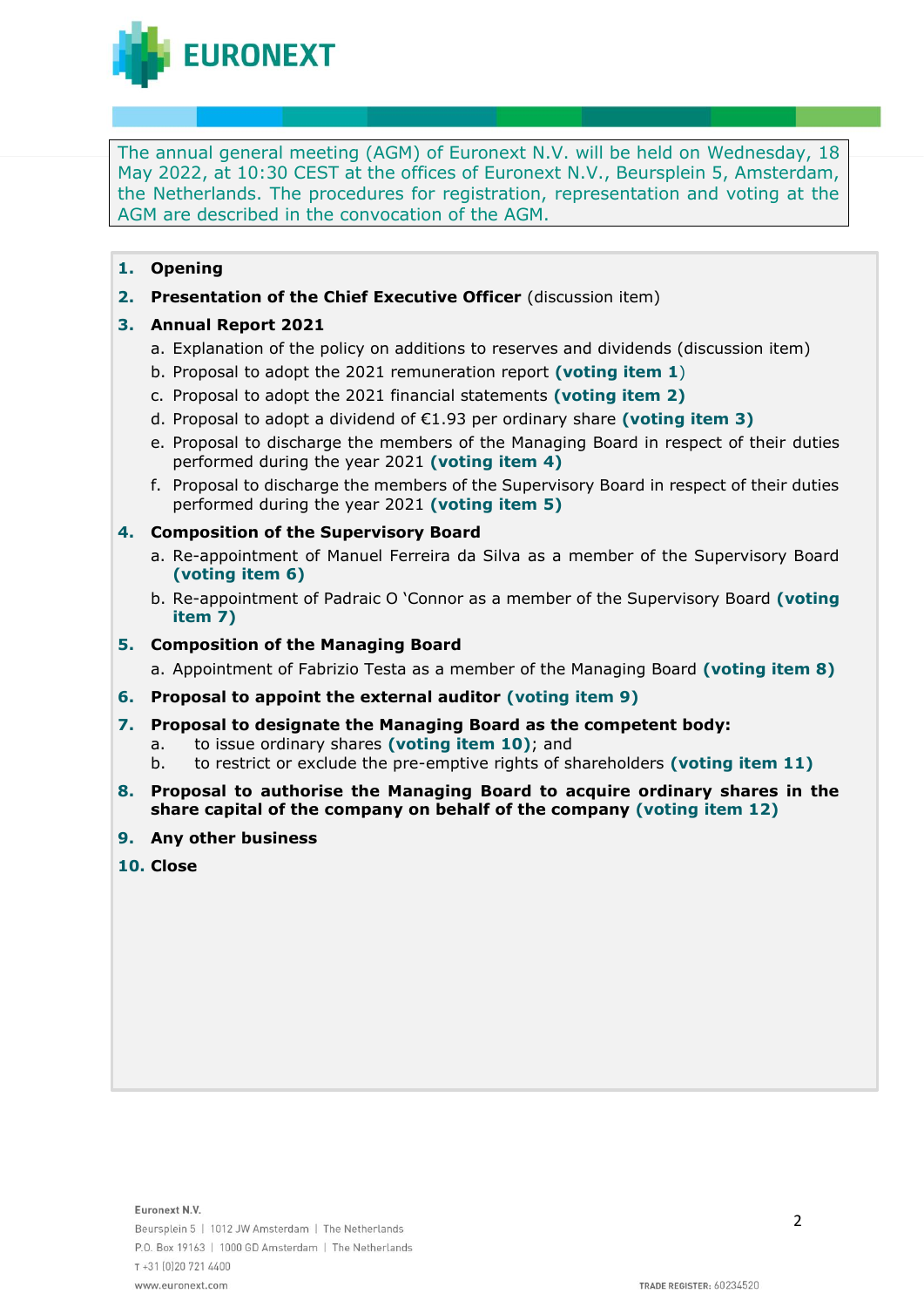

# **Explanatory notes to the agenda of the AGM of Euronext N.V. to be held in Amsterdam on 18 May 2022**

#### **Item 3a**

## *Explanation of policy on additions to reserves and dividends*

Euronext N.V. intends to pay a dividend to its shareholders at regular intervals. The amounts of additions to the reserves and dividends are determined on the basis of Euronext N.V.'s capital requirements, return on equity, current and future profitability, and market practices with respect to dividend payment.

Euronext N.V. may make distributions to its shareholders only insofar as its shareholders' equity exceeds the sum of the paid-in and called-up share capital plus the reserves as required to be maintained by Dutch law or by its articles of association. Under Euronext N.V.'s articles of association, the Managing Board (as approved by the Supervisory Board) decides which part of any profit will be reserved.

Euronext N.V.'s current dividend policy is to achieve a dividend pay-out ratio of approximately 50% of net income, upon the approval of the annual general meeting, and as long as the company is in position to pay this dividend while meeting all its various duties and obligations.

#### **Item 3b**

### *Proposal to adopt the 2021 remuneration report (voting item 1)*

In accordance with article 2:135b paragraph 2 of the Dutch Civil Code, the remuneration report as outlined in the 2021 financial statements is submitted to the meeting for an advisory vote.

Please be referred to appendix 1 to these explanatory notes for the full text of the remuneration report.

#### **Item 3c**

# *Proposal to adopt the 2021 financial statements (voting item 2)*

The audited 2021 financial statements, as submitted by the Managing Board and

Euronext N.V.

Beursplein 5 | 1012 JW Amsterdam | The Netherlands P.O. Box 19163 | 1000 GD Amsterdam | The Netherlands T+31 (0)20 721 4400 www.euronext.com

approved by the Supervisory Board, are included in chapter 6 of the 2021 annual report. The annual report ('Universal Registration Document') is available on the website of Euronext N.V. and, free of charge, at the locations stated in the notice convening the AGM.

The meeting will be asked to adopt the 2021 financial statements in accordance with article 2:101 of the Dutch Civil Code.

# **Item 3d**

# *Proposal to adopt a dividend of €1.93 per ordinary share (voting item 3)*

The Managing Board, upon the approval of the Supervisory Board, has decided to propose for approval at the AGM the payment of a dividend of €1.93 per ordinary share. The dividend will be distributed evenly (pro rata the number of shares held) to holders of ordinary shares on the dividend record date set on 24 May 2022. This dividend represents a pay-out ratio of 50% of the reported net income, in line with Euronext's current dividend policy.

#### **Item 3e**

# *Proposal to discharge the members of the Managing Board in respect of their duties performed during the year 2021 (voting item 4)*

It is proposed that the meeting grants discharge to the members of the Managing Board in respect of their duties performed during the year 2021.

# **Item 3f**

# *Proposal to discharge the members of the Supervisory Board in respect of their duties performed during the year 2021 (voting item 5)*

It is proposed that the meeting grants discharge to the members of the Supervisory Board in respect of their duties performed during the year 2021.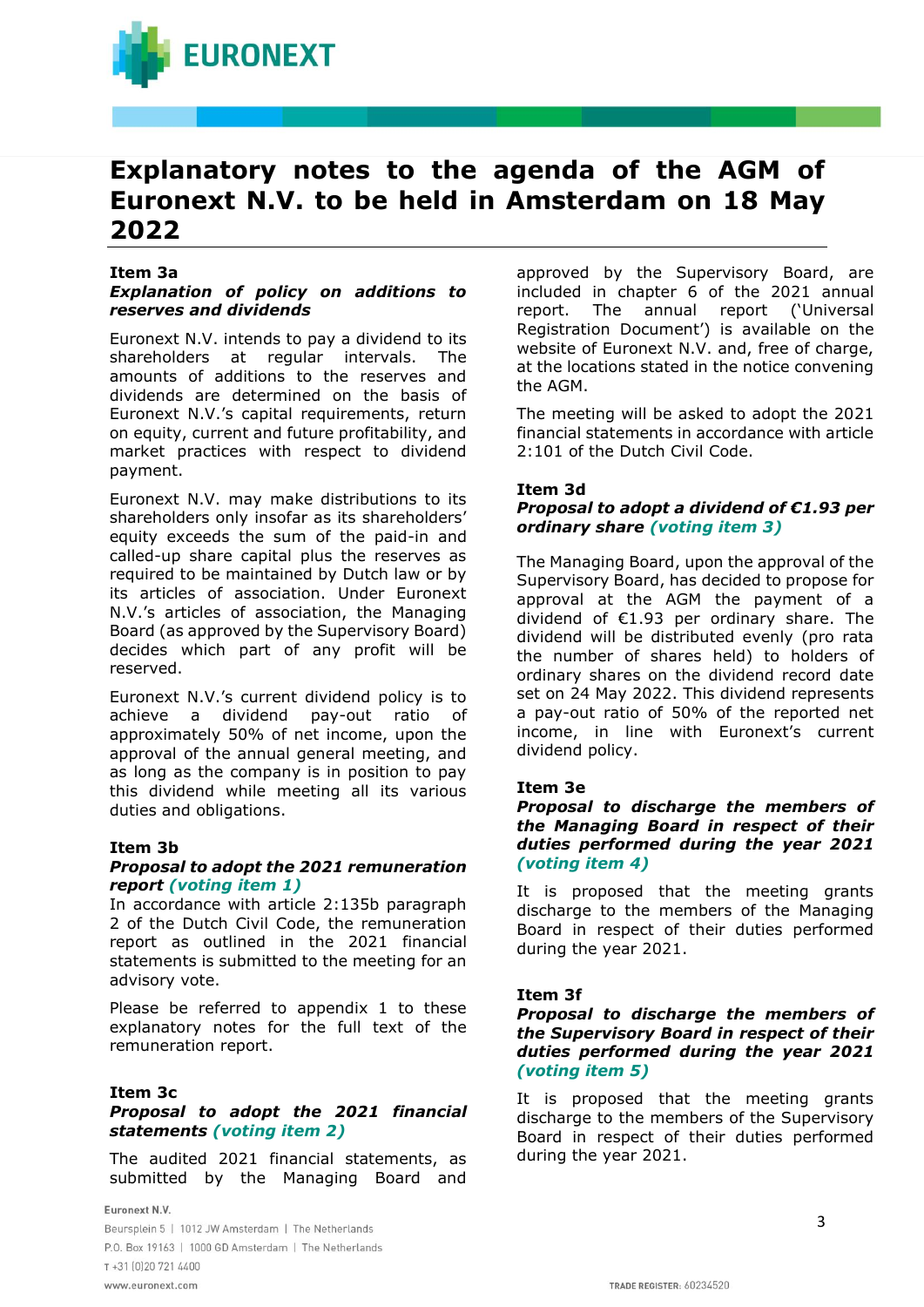

## **Item 4**

# *Composition of the Supervisory Board (voting items 6 and 7)*

In accordance with article 18 of the articles of association of Euronext N.V. and upon the binding nomination by the Supervisory Board, the general meeting is asked to re-appoint Manuel Ferreira da Silva and Padraic O'Connor as members of the Supervisory Board, for terms of two and four years, respectively.

Manuel Ferreira da Silva was appointed as a member of the Supervisory Board in 2014 and was re-appointed in 2018. Padraic O'Connor was appointed to the Supervisory Board in 2018. The Nomination and Governance Committee has recommended to the Supervisory Board to nominate both candidates to the AGM for re-appointment.

Upon approval by the AGM, eight nationalities will be represented at the Supervisory Board. Also, 40% of the members of the Supervisory Board will be women, which positions Euronext N.V. as one of the best in class for market infrastructure governance in terms of gender diversity.

With due observance of the above and of the profile of the Supervisory Board, the Supervisory Board has drawn up binding nominations for these appointments. The proposal to nominate Manuel Ferreira da Silva and Padraic O'Connor for appointment to the Supervisory Board has been made taking into account the limitation to the number of functions as prescribed by law.

For further information about the nominees, please be referred to appendix 2 to these explanatory notes.

#### **Item 5**

# *Composition of the Managing Board (voting item 8)*

In accordance with article 13 of the articles of association of Euronext N.V., with due observance of the profile of the Managing Board and upon the binding nomination by the Supervisory Board, the meeting is asked to appoint Fabrizio Testa as a member of the Managing Board, for a term of four years, subject to regulatory approval.

For further information about the nominee, please be referred to appendix 3 to these explanatory notes.

# **Item 6**

# *Proposal to appoint the external auditor (voting item 9)*

In accordance with article 27.3 of the articles of association of Euronext N.V. the meeting is asked to appoint Ernst & Young Accountants LLP as the external auditor to audit the financial statements for 2022.

# **Item 7a**

# *Proposal to designate the Managing Board as the competent body to issue ordinary shares (voting item 10)*

This proposal concerns the designation of the Managing Board as per 18 May 2022 for a period of eighteen months or until the date on which the meeting again extends the designation, if earlier, as the competent body to, subject to the approval of the Supervisory Board, issue ordinary shares and to grant rights to subscribe for ordinary shares up to a total of 10% of the currently issued ordinary share capital.

As set out in the IPO prospectus of 10 June 2014, Euronext has an agreement with its Reference Shareholders to give reasonable prior notice if it uses this authority for share issuances in case of a merger or acquisition transaction. By supplemental Letter Agreement dated 29 April 2021 Euronext has, in addition, undertaken towards its Reference Shareholders that it will not use this authority for any share issuances, if and to the extent pursuant to such issuance the joint shareholding of the Reference Shareholders in Euronext N.V. would dilute to below 18.18%.

# **Item 7b**

## *Proposal to designate the Managing Board as the competent body to restrict or exclude the pre-emptive rights of shareholders (voting item 11)*

This proposal concerns the designation of the Managing Board as per 18 May 2022 for a period of eighteen months or until the date on which the meeting again extends the designation, if earlier, as the competent body to, subject to the approval of the Supervisory Board, restrict or exclude the pre-emptive rights of shareholders pertaining to (the right to subscribe for) ordinary shares upon any issuance of ordinary shares, as referred to in Item 7a.

#### Euronext N.V.

Beursplein 5 | 1012 JW Amsterdam | The Netherlands P.O. Box 19163 | 1000 GD Amsterdam | The Netherlands T+31 (0)20 721 4400 www.euronext.com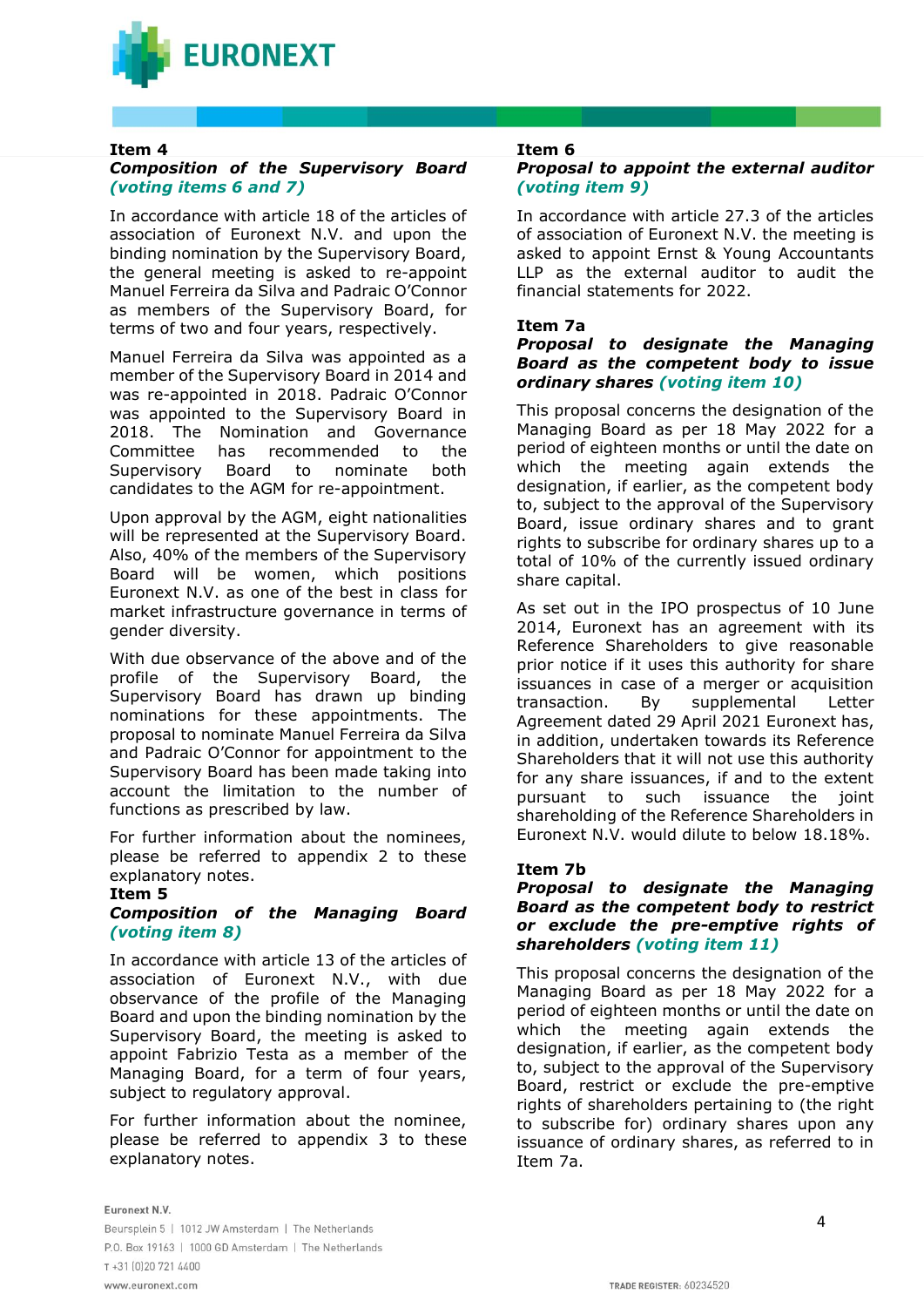

### **Item 8**

### *Proposal to authorise the Managing Board to acquire ordinary shares in the share capital of the company on behalf of the company (voting item 12)*

This proposal concerns the authorisation of the Managing Board las per 18 May 2022 for a period of eighteen months or until the date on which the meeting again extends the authorisation, if earlier, to, subject to the approval of the Supervisory Board, have the company acquire ordinary shares in the share capital of the company through purchase on a stock exchange or otherwise. The authorisation is given for the purchase of up to 10% of the issued ordinary shares at the time of the purchase, for a purchase price between (a) the par value of the ordinary shares at the time of the purchase and (b) the average closing price of the ordinary shares on Euronext Paris, Euronext Amsterdam, Euronext Brussels and Euronext Lisbon, during the five trading days preceding the day of purchase within a margin of 10% of that purchase price.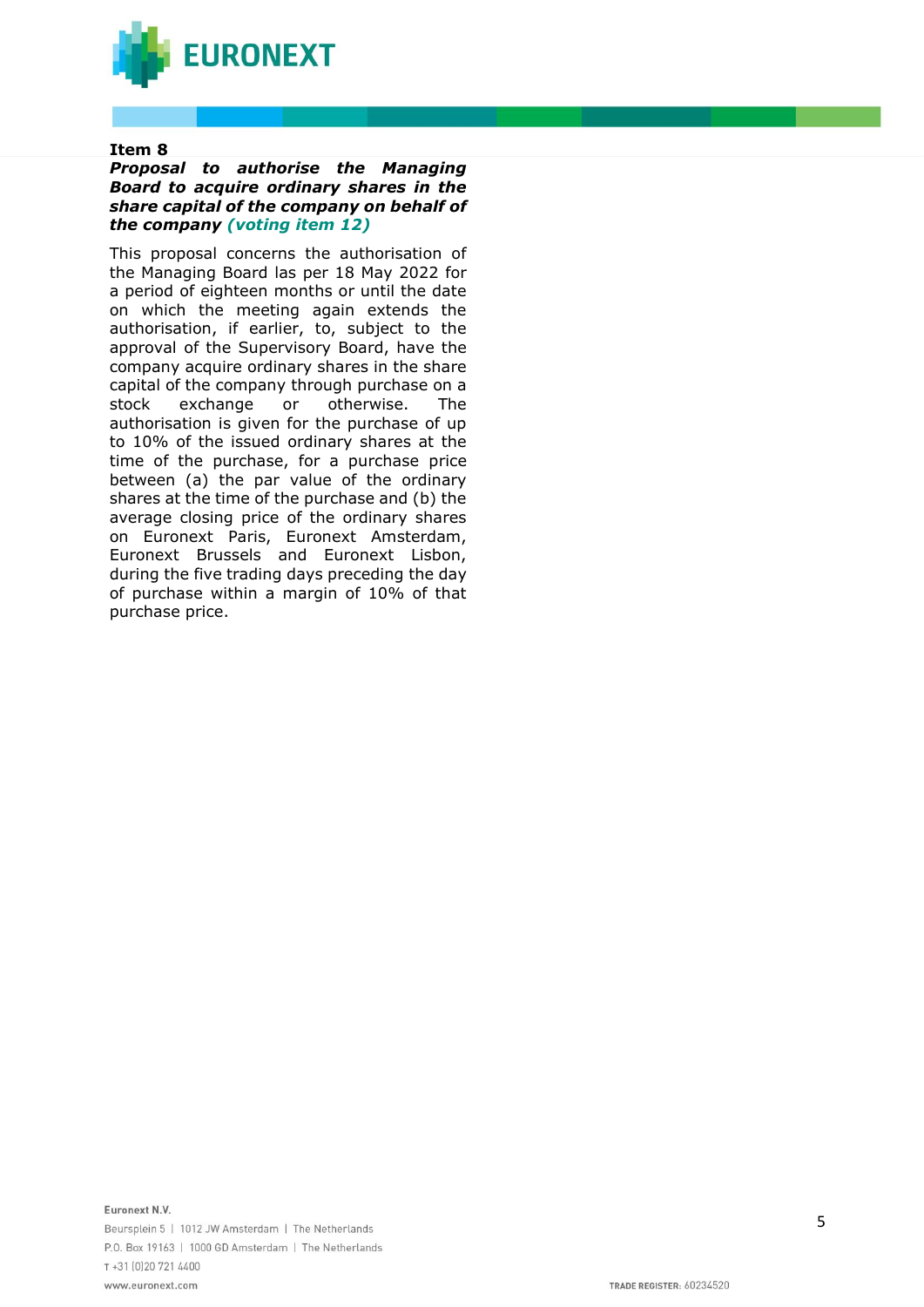

# **Appendix 1 to the explanatory notes**

*Remuneration report extracted from the 2021 Universal Registration Document available at: <https://www.euronext.com/en/investor-relations/financial-information/financial-reports>*

# **4.4 REMUNERATION REPORT OF THE REMUNERATION COMMITTEE**

# **4.4.1 2021 Report**

### **4.4.1.1 Statement by the Chairwoman of the Remuneration Committee**

On behalf of the Board, I am pleased to present the Remuneration Report for the financial year ending 31 December 2021.

The Remuneration Committee and the Supervisory Board are committed to reinforce our reporting year by year, complying with the latest rules, regulations and guidance, including the Shareholder Rights Directive and related Dutch implementation Act. The Group engaged actively with shareholders, continuing our constructive dialogue during several roadshow meetings where the Chairwoman of the Remuneration Committee presented the evolution of the 2021 Remuneration Policy and the Remuneration Report.

This report has been prepared by the Remuneration Committee and was approved by the Supervisory Board.

#### **2021 Remuneration decisions**

The Remuneration Committee held four meetings during 2021, and undertook a review of the remuneration structure for the Managing Board, including an updated benchmark analysis for the Group Chief Executive Officer and other Managing Board members with adjusted peer groups as detailed in this Remuneration Report.

The Remuneration Committee also analysed, as it does every year, the outcome of the annual performance criteria, their impact on Short Term Incentives, Long Term Incentives and total compensation of the members of the Managing Board, and proposed subsequent decisions to the Supervisory Board. The key 2021 performance indicators and strategic achievements are summarised in this report and form the basis of the 2021 remuneration decisions.

# **2021 Remuneration Policy**

The Remuneration Committee proposed a number of changes to the Remuneration Policy, which were approved by shareholders at the AGM on 11 May 2021 with 97.55% favourable votes.

The key changes to the Remuneration Policy regarding the Group Chief Executive Officer were:

- Short Term Incentive:
	- **-** introduction of a minimum performance level: 70% of objectives;
	- **-** new Short Term Incentive target: 100% of Annual Fixed Salary (with an unchanged maximum pay-out at 150% of Annual Fixed Salary);
	- **-** new pay-out level: 50% of the target Short Term Incentive at 90% of objectives;
	- **-** increased weight of the financial parameters: 50% of target Short Term Incentive;
	- **-** decreased weight of the qualitative parameters: 20% of target Short Term Incentive.
- **Long Term Incentive:** 
	- **-** more restrictive threshold: no payment on the Total Shareholder Return (TSR) criterion if the TSR performance is below the Index;
	- **-** introduction of a lock-up period: an additional 2 year holding period post vesting of the shares; Share ownership obligation:
	- **-** introduction of a requirement to retain a certain number of shares equivalent to 2 years of Annual Fixed Salary in shares.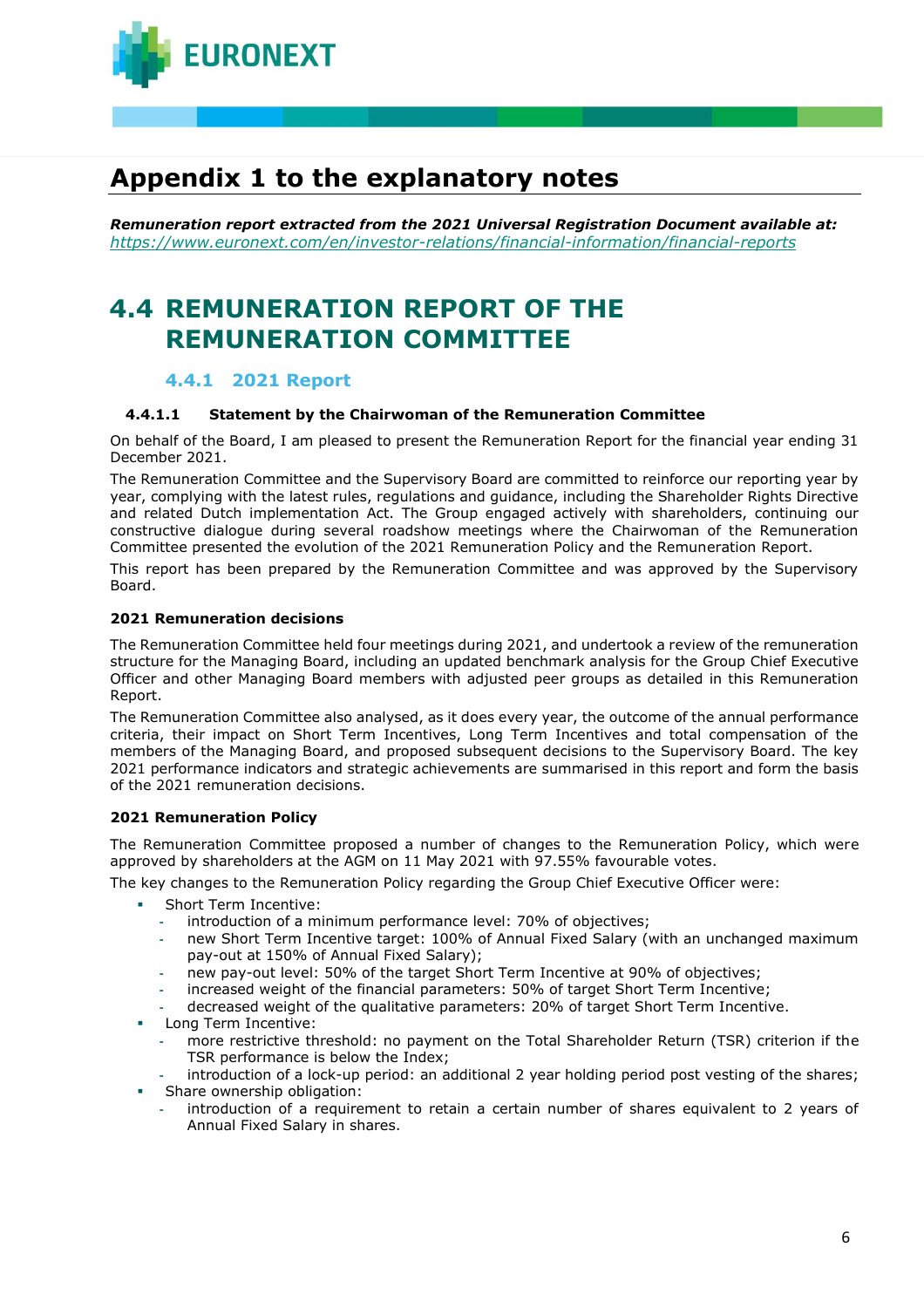

## **4.4.1.2 Remuneration Committee**

The Remuneration Committee of Euronext assists the Supervisory Board with respect to the Company's remuneration strategy and principles for members of the Managing Board of the Company (the "Managing Board"), the administration of its cash and equity based compensation plans and draft proposals to the Supervisory Board and oversees the remuneration programmes and remuneration of the Company's senior managers and other personnel. The Remuneration Committee meets as often as necessary and whenever any of its members requests a meeting.

The Remuneration Committee as at 31 December 2021 consisted of the following members: Nathalie Rachou (chair), Diana Chan, Manuel Ferreira da Silva, Padraic O'Connor and Piero Novelli.

## **4.4.1.3 2021 Performance**

In 2021, Euronext has delivered an exceptional performance, thanks to both the consolidation of Borsa Italiana Group and the results of the Group at comparable perimeter. Euronext proved the superior market quality and depth of its single liquidity pool, and has made the most out of a very strong listing activity, both in terms of new listings (212 in 2021) and capital increases, leading to significantly higher revenues. Euronext managed to increase its Cash Equity revenue thanks to an active management of the fees, thereby maintaining its yield and market share at a high level.

Thanks to tight cost control and to the positive contribution of acquisitions, Euronext's 2021 financial performance was very strong, and even stronger than the 2020 one which had been a record year:

- i. Revenue increased +46.9% to €1,298.7 million for 2021, versus €884.3 million for 2020. Like-forlike, revenue increased +3.3%.
- ii.  $EBITDA<sup>1</sup>$  increased +44.8% to €752.8 million, versus €520.0 million for 2020. Like-for-like, EBITDA increased +3.7%.
- iii. EBITDA margin<sup>2</sup> was maintained at 58.0% versus 58.8% in 2020. Like-for-like, EBITDA margin was 59.7%.
- iv. Net income increased +31.0% to €413.3 million versus €315.5 million for 2020.
- v. Adjusted EPS<sup>3</sup> was at €5.35, versus €4.57 for 2020.

In 2021, the Euronext team delivered major operational, financial and strategic milestones which have clearly transformed Euronext.

- a. **Euronext delivered its fourth and most significant geographic footprint enlargement** since 2015, and by far the largest one since its creation in 2000, after the acquisition of the Irish Stock Exchange in 2018, the acquisition of Oslo Børs VPS in 2019, and the acquisition of VP Securities in Copenhagen in 2020, through the acquisition of the Borsa Italiana Group in April 2021.
- b. To complete this transformational acquisition, Euronext secured the support of key stakeholders in Italy and all the regulatory approvals in 10 jurisdictions. To finance the transaction, Euronext welcomed **two new Reference Shareholders**, which injected €0.6 billion of new capital and contributed to the strengthening of the Reference Shareholders' pact, and Euronext raised at extremely favourable conditions **€1.8 billion of new equity and €1.8 billion of long-term debt**.
- c. **Euronext put Borsa Italiana Group on the right integration path.** The Euronext federal model welcomed colleagues and partners from Italy at every layer of the Euronext governance: Reference Shareholders, Supervisory Board, Managing Board, Senior Management Team, College of Regulators. The selection and appointment of the relevant individuals was delivered according to plan.
- d. **Euronext secured sound successions for top Borsa Italiana positions**. Euronext promoted two internal Italian candidates as CEO of Borsa Italiana and MTS and nine managers from Borsa Italiana have taken group-wide functions. Stability in the governance of Borsa Italiana has been sought while targeted changes have been implemented to accelerate integration.
- e. **Euronext continued to deliver tangible financial results with the integration of companies acquired in 2020** (VP Securities for which Euronext delivered 109% of the targeted synergies, 2 years in advance). Euronext delivered the **disposal** of Centevo and OMS.
- f. **Euronext secured significant steps to diversify its topline in order to materially improve the quality of the revenue mix** with the following developments:
	- 1. consistent deployment of Corporate Services business which delivered +9% annual growth (on a comparable basis) mostly coming from subscription-based revenues;

*<sup>1</sup> As defined in section 5.2 of the URD - Other Financial information*

*<sup>2</sup> As defined in section 5.2 of the URD - Other Financial information*

*<sup>3</sup> As defined in section 5.2 of the URD - Other Financial informatio*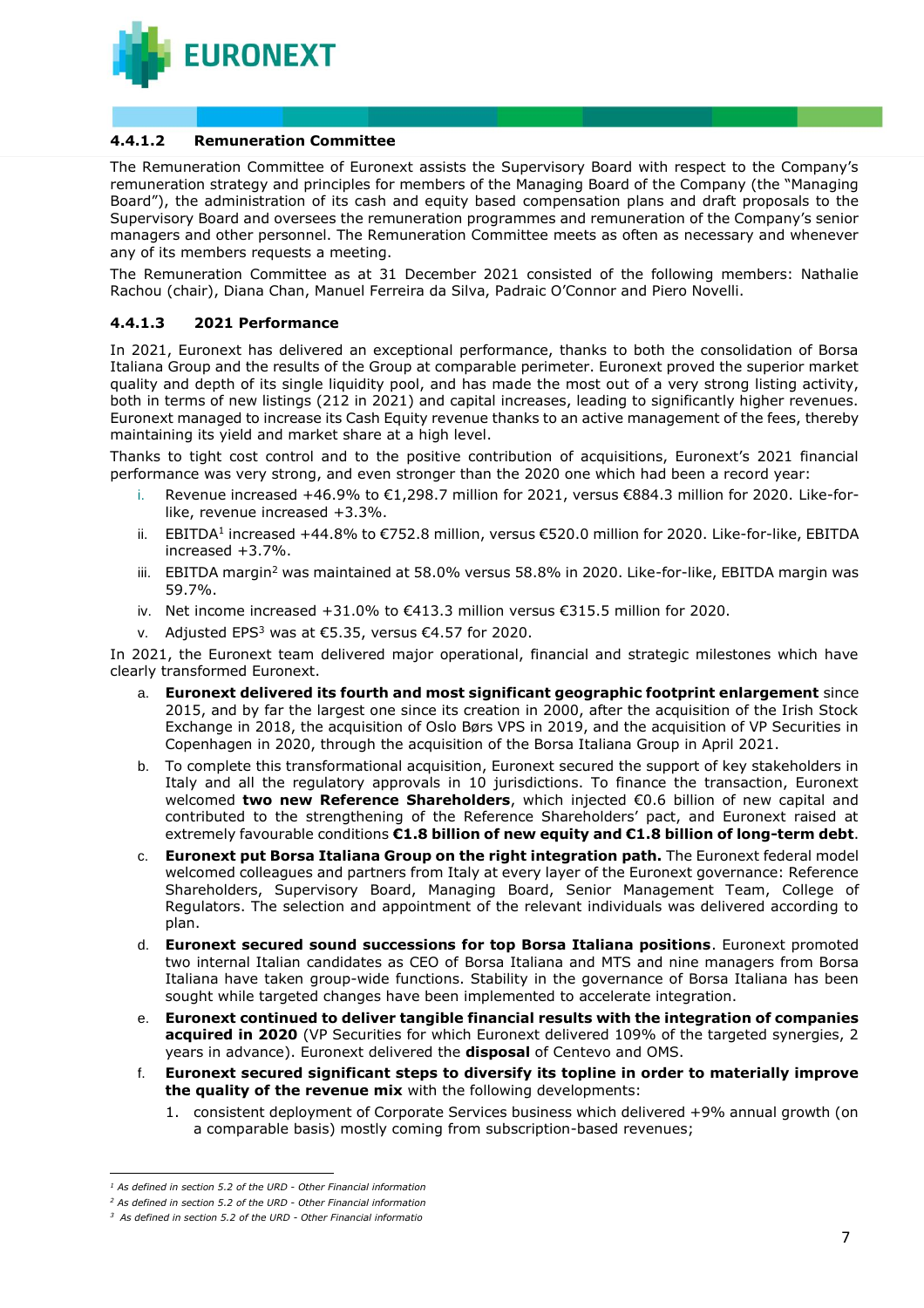

- 2. acquisition of Monte Titoli (Euronext Securities Milan) and CC&G (Euronext Clearing), contributing significantly to the increase of non-volume driven revenue. With Monte Titoli, Euronext Securities is now the 3rd largest CSD operator in Europe, with €6.5 trillion of assets under custody<sup>4</sup>;
- 3. acquisition of MTS, the leading fixed income trading platform in Europe.
- g. **Euronext delivered a new strategic plan, "Growth for Impact 2024"**, following a deep bottom-up in-house exercise to unleash all the development potential of the Euronext team. This strategic plan was again the opportunity to involve each and every employee, thanks to workshops at business line and country level.
- h. **Euronext has taken the business-critical decision of relocating its Core Data Centre from the United Kingdom to Bergamo** in a renewable energy-powered infrastructure. This project represents the largest IT investment made by Euronext since the delivery of its proprietary technology platform Optiq® in 2018.
- i. **Euronext has decided to expand Euronext Clearing clearing services to all Euronext markets**. <sup>5</sup> This strategic ambition will allow Euronext to directly manage another core service for clients and create value through a harmonised clearing framework across Euronext venues. It will allow Euronext to align strategic priorities between trading and clearing, and significantly increase its footprint in the post-trade space, while managing the entire trading value chain.
- i. **Euronext strengthened its leadership on ESG,** with the launch of the CAC 40® ESG and MIB® ESG, and the organisation of Euronext ESG Summit in Lisbon. Euronext took a strong commitment to a 1.5-degree climate trajectory, the highest climate ambition, under the Science-Based Targets initiative (SBTi).
- k. **Euronext made its recipe for success scalable** with massive progress in operational excellence, tight cost control, disciplined M&A policy, flexible federal model and focus on transparency.
- l. In 2021, Euronext joined the CAC Large 60 and the MSCI Standard Series Indexes, increasing further the liquidity of the stock. The Euronext stock was the best performer of its European peers during 2021. The average target price on the Euronext share increased over 2021, more than offsetting the dilution impact from the rights issue of May 2021.
- m. **Euronext has been recognised by third parties for the quality of its management team.** In the 2021 Institutional Investor Europe Executive team, Stéphane Boujnah was ranked as  $1^{st}$ Chief Executive Officer and Giorgio Modica was ranked as  $1<sup>st</sup>$  CFO, in the "Small & Midcap – Specialty & Other Finance" category, by the investors community.

# **4.4.2 Remuneration Principles**

# **4.4.2.1 Principles of the Remuneration Policy**

Euronext operates in European and global financial markets where it competes for a limited pool of talented executives. Highly qualified people, capable of achieving stretched performance targets, are essential to generating superior and sustainable returns for Euronext and its shareholders, while creating long term value for the overall ecosystem. Our people and remuneration strategies aim to enable Euronext to attract, develop and retain talent that will ensure that we maximise long term shareholder value, support the development of capital markets and the growth of the real economy and accelerate the transition towards a sustainable economy.

The majority of remuneration for the members of the Managing Board is linked to demanding performance targets, in line with our ambitious performance culture, over both the short and long-term horizons to ensure that executive rewards are aligned with performance delivered for shareholders and long term value creation for all stakeholders.

In determining the level and structure of the remuneration of the members of the Managing Board, the Remuneration Committee takes into account, among other things, the financial and operational results as well as non-financial indicators relevant to Euronext's long-term objectives. The Remuneration Committee has performed and will perform scenario analyses to assess whether the outcomes of variable remuneration components appropriately reflect performance and with due regard for the risks to which variable remuneration may expose the Company. The minimum and maximum payout scenario are described in the paragraph 4.4.3.3. for the short term incentive and in the paragraph 4.4.3.4.3. for the long term incentive.

In determining the Remuneration Policy and the compensation of members of the Managing Board, the Supervisory Board has taken and will take into account (i) the transformation of Euronext, (ii) the local market practices and the competitive environment in which Euronext operates, (iii) the impact of the overall

<sup>4</sup> At end December 2021

<sup>&</sup>lt;sup>5</sup> Subject to regulatory approval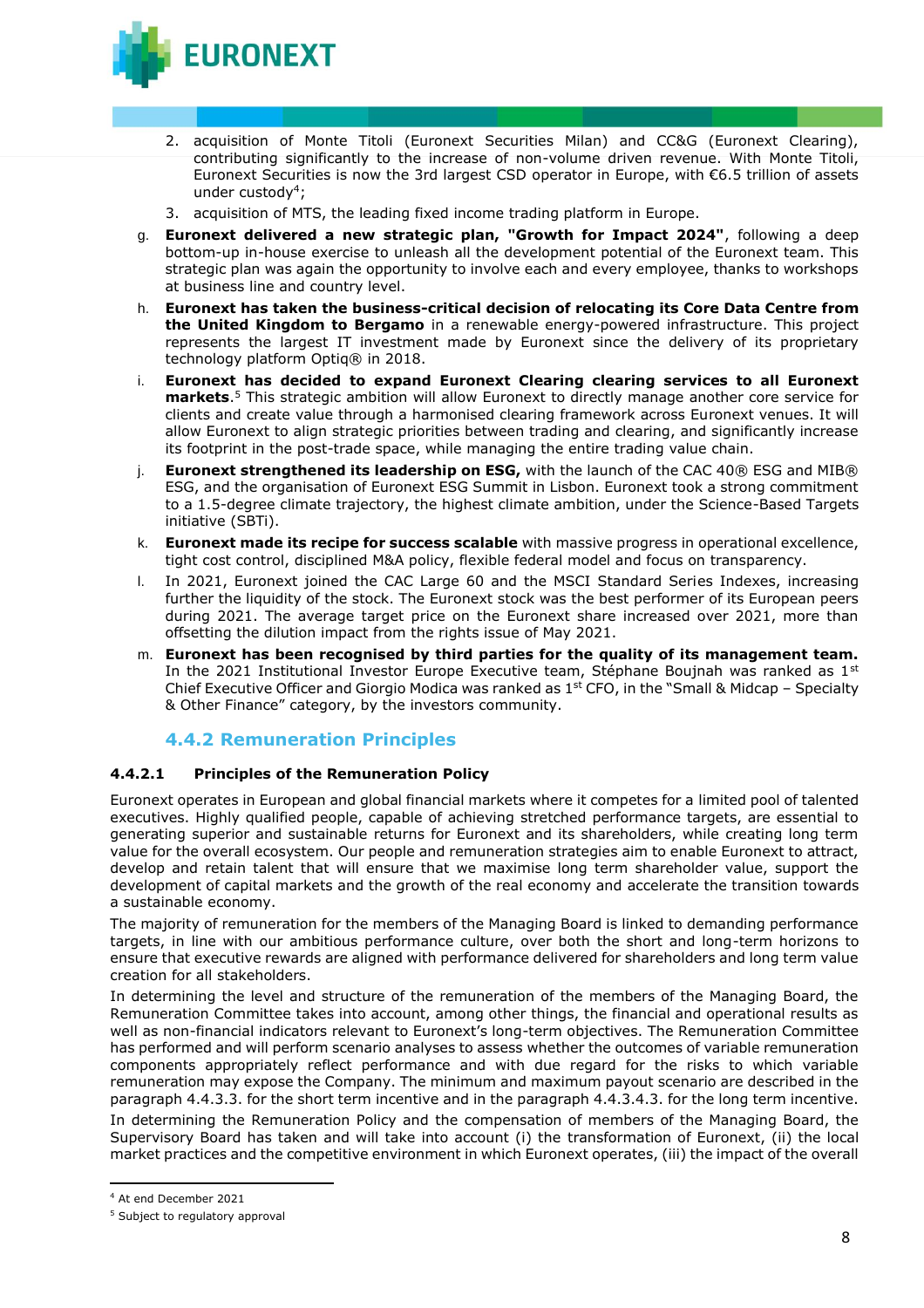**URONEXT** 

remuneration of the Managing Board on the pay differentials within the Company and (iv) the employment terms of the employees in the Company and its subsidiaries.

Euronext believes that it is crucial to provide shareholders with transparent and comprehensible information about its remuneration philosophy. The first source of information for shareholders is the remuneration report. The information provided during the Company's analyst presentations, meetings with shareholders and during the Annual General Meeting of shareholders is the second most important source of information. It is also critical to explain to shareholders why a proper remuneration system has a positive impact on the Company and how it helps to align the interest of all stakeholders.

Euronext is committed to implement best practice for say-on-pay, considering existing applicable legislation, the European Shareholders Rights Directive II, and recommendations in the jurisdictions in which it is active as quiding principles.

The remuneration of the members of the Managing Board consists of the following components:

- an Annual Fixed Salary component (AFS);
- a Short Term Incentive in the form of cash reward (STI);
- a Long Term Incentive in the form of equity (LTI); and
- pension provisions according to local regulation (post-employment benefits), employee share plan and fringe benefits.

The major part of the remuneration is performance related. In the case of on-target performance, more than two-thirds of the Group Chief Executive Officer's compensation package is based on short-term or long-term variable remuneration.

#### **4.4.2.2 New Remuneration Policy as from 2021**

Following feedback from Euronext's major investors, and from proxy advisors representing institutional shareholders, the Remuneration Committee performed an in-depth analysis of the Remuneration Policy in order to propose appropriate changes in 2021.

The proposed 2021 Remuneration Policy was approved by shareholders during the Annual General Meeting on 11 May 2021. This policy will remain effective until a new or revised policy has been approved by the Shareholders.

The tables hereafter describes the key elements of the current remuneration of the Managing Board.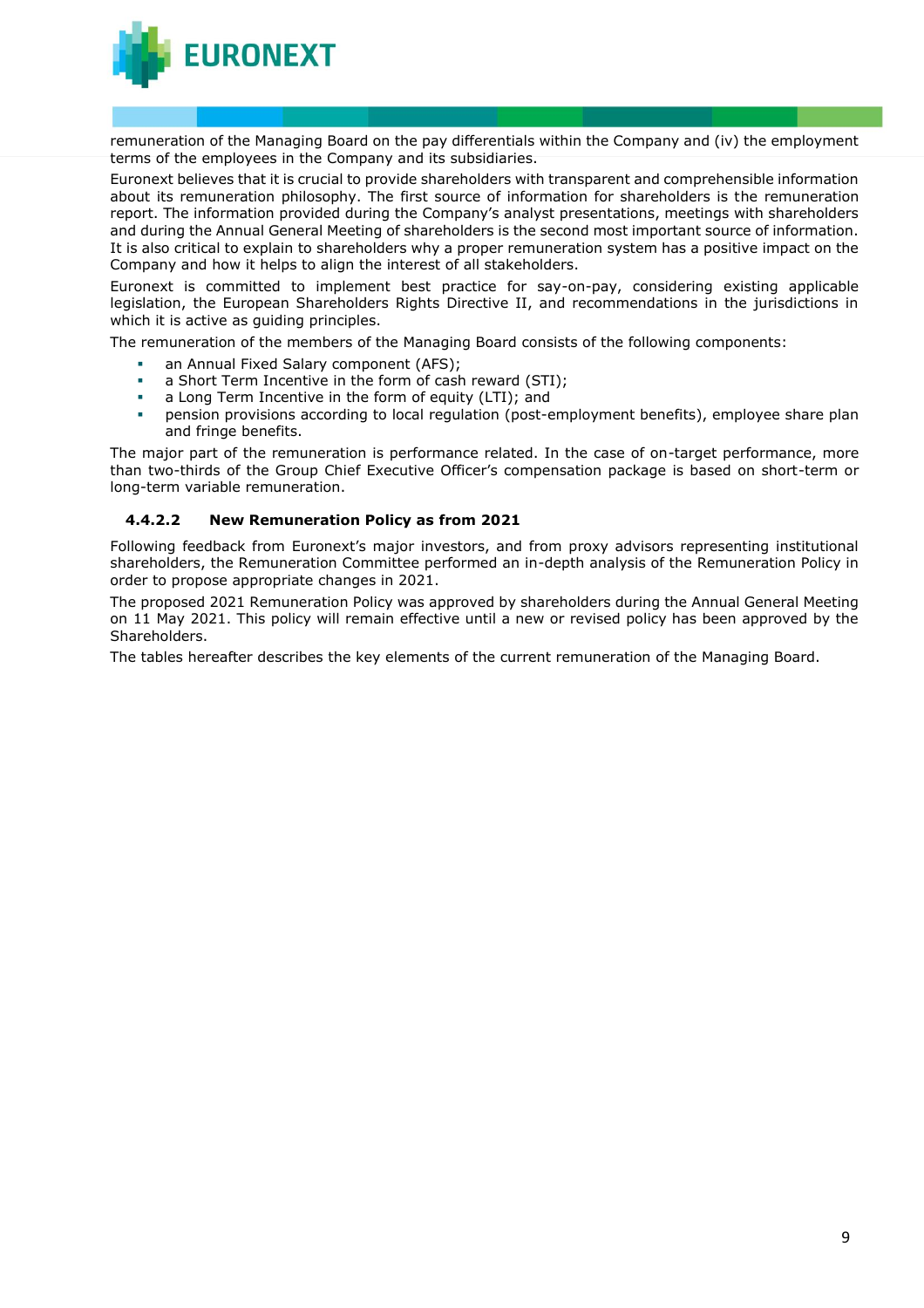

| <b>Element</b>                                                             | <b>Purpose</b>                                                                                                   | <b>Description</b>                                                                                                                                                                                                                                                                                                                                                                                                                                                                                                                                                                                                                                                                                                                                                                                                                                                                                                                                                                                                                                                                                                                                                                                                               |  |
|----------------------------------------------------------------------------|------------------------------------------------------------------------------------------------------------------|----------------------------------------------------------------------------------------------------------------------------------------------------------------------------------------------------------------------------------------------------------------------------------------------------------------------------------------------------------------------------------------------------------------------------------------------------------------------------------------------------------------------------------------------------------------------------------------------------------------------------------------------------------------------------------------------------------------------------------------------------------------------------------------------------------------------------------------------------------------------------------------------------------------------------------------------------------------------------------------------------------------------------------------------------------------------------------------------------------------------------------------------------------------------------------------------------------------------------------|--|
| AFS                                                                        | Reflect the<br>responsibility and<br>scope of the role<br>taking into account<br>seniority and<br>experience     | Annual Fixed Salary is reviewed annually through our compensation review<br>process to ensure competitiveness against a revised benchmark based on more<br>comparable companies in terms of size and nationality.                                                                                                                                                                                                                                                                                                                                                                                                                                                                                                                                                                                                                                                                                                                                                                                                                                                                                                                                                                                                                |  |
| STI                                                                        | Reward annual<br>financial and<br>individual<br>performance                                                      | In order to take into consideration common market practices the Short Term<br>Incentive Plan is aligned with shareholders expectations. In particular for the Group<br>Chief Executive Officer:<br>A threshold for payment at 70% of objectives reached: no payment of STI<br>is made below 70% achievement.<br>At 90% of the objectives reached the STI pay-out is set at 50% of the<br>٠<br>target STI, meaning 50% of AFS.<br>A STI target defined at 100% of AFS, with a maximum pay-out at 150%,<br>$\bullet$<br>in order to align with market practice, but also to allow for ambitious<br>targets as described below.<br>At 110% of objectives reached the STI pay-out is set at 150%, meaning<br>$\bullet$<br>150% of AFS.<br>Financial targets represent 50% of the annual objectives, strategic<br>٠<br>quantitative targets 30%, and individual qualitative targets 20%. All<br>criteria will be defined by the Supervisory Board upon recommendation of<br>the Remuneration Committee.<br>Similar threshold and curve are applied for the other members of the Managing<br>Board.                                                                                                                                    |  |
| LTI                                                                        | Incentivise<br>performance over<br>the longer term<br>and aim to retain<br>key employees                         | In order to take into consideration common market practices the Long Term<br>Incentive Plan is aligned with shareholders expectations, and promote long-term<br>value creation.<br>Performance criteria applying to the Long Term Incentive Plan include 50%<br>٠<br>based on TSR performance versus the STOXX Europe 600 Financial<br>Services (Index), and 50% based on EBITDA performance versus the<br>target set by the Supervisory Board.<br>A threshold is defined for each criterion, meaning that no payment will be<br>٠<br>due for the TSR part if the performance is below Index, and no payment<br>will be due for the EBITDA part if the performance is below the rolling 3-<br>year EBITDA growth threshold defined by the Supervisory Board every<br>year.<br>Additional share ownership restriction applies within the Long Term<br>٠<br>Incentive plan with a 2-year lock-up period for the LTI shares granted to<br>the Group Chief Executive Officer. On top of the 3-year initial vesting<br>period, the Group Chief Executive Officer will keep the shares for an<br>additional period of 2 years, meaning a total retention period of 5 years<br>for the shares, as from the 2021 LTI grant. <sup>6</sup> |  |
| Share<br>ownership<br>obligations                                          | Align the Group<br>Chief Executive<br>Officer's interests<br>with shareholders'<br>interests in the<br>long term | Since 2020, a requirement to retain a certain number of shares irrespective of the<br>date of vesting is applied. Accordingly, the Group Chief Executive Officer should<br>keep a number of Euronext shares representing an amount equivalent to 2 times<br>his Annual Fixed Salary, as long as he remains Group Chief Executive Officer of<br>Euronext. This is assessed every year, based on the average closing price of the<br>Euronext shares on the last 20 trading days of the year.                                                                                                                                                                                                                                                                                                                                                                                                                                                                                                                                                                                                                                                                                                                                      |  |
| Pension<br>provisions,<br>employee<br>share plan<br>and fringe<br>benefits | Ensure competitive<br>benefits package<br>and conformity<br>with local market<br>practice                        | The pension arrangements of the members of the Managing Board consist of state<br>pension and additional pension schemes that are in line with local practice in the<br>countries where Euronext operates.<br>Unlike Chief Executive Officers of comparable companies, the Group Chief Executive<br>Officer does not benefit from any supplemental pension scheme. The Supervisory<br>Board will regularly benchmark the pension arrangements for members of the<br>Managing Board against such arrangements of comparable companies, in<br>comparable markets, to ensure conformity with market practice.<br>In addition members of the Managing Board are entitled to the usual fringe benefits<br>such as a company car, expense allowance, medical insurance, accident insurance<br>in line with local market practice in the countries where Euronext operates.                                                                                                                                                                                                                                                                                                                                                             |  |

<sup>6</sup> EBITDA as defined in *section 5.2 of the URD - Other Financial information*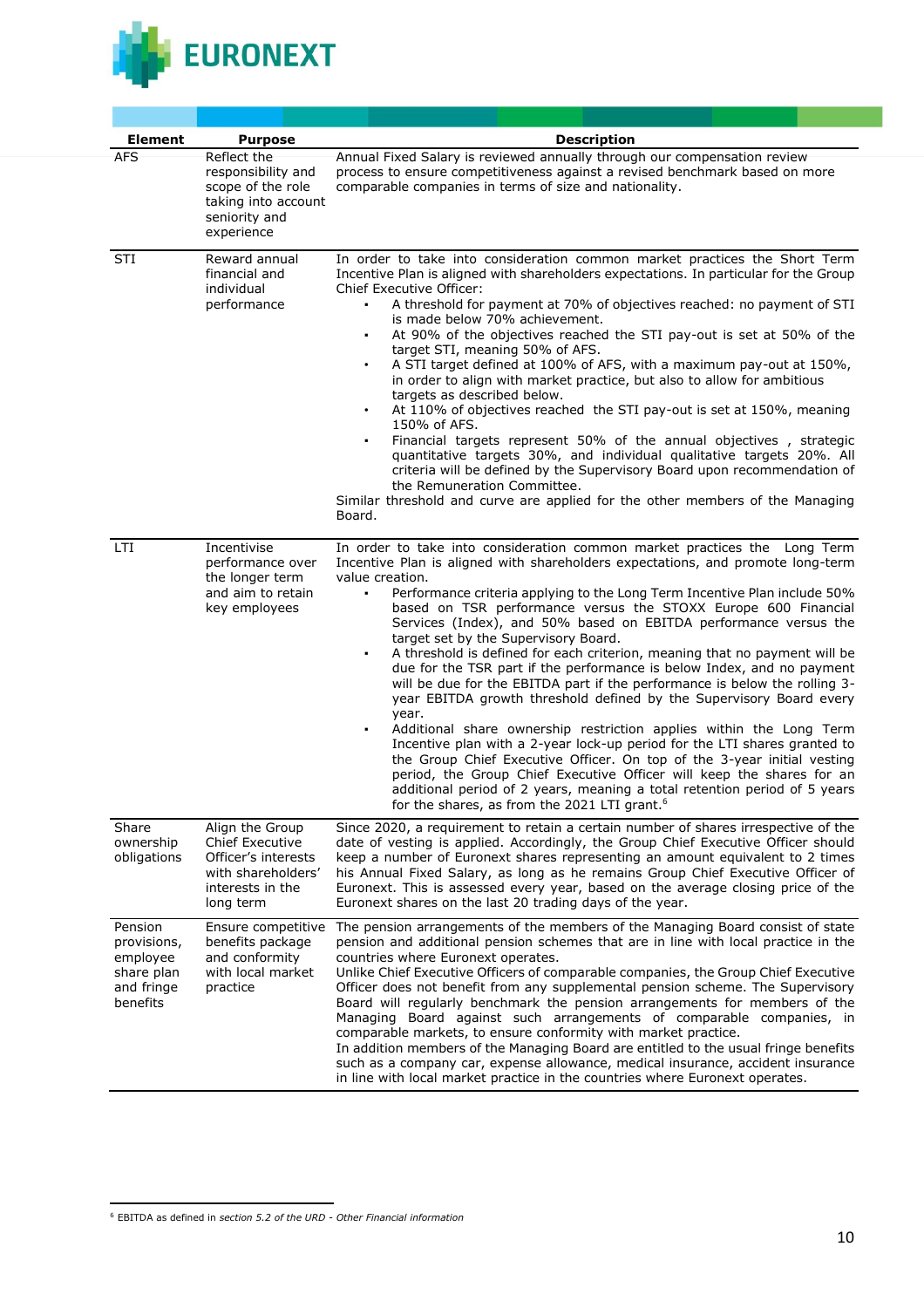

# **4.4.3 Remuneration Components**

## **4.4.3.1 2021 Benchmark Analysis**

In accordance with the Remuneration Policy, a benchmark analysis has been conducted (by a third-party provider in November 2021) against three different peer groups to assess compensation levels of the Group Chief Executive Officer. This benchmark has been performed based on the multi-panel analysis already conducted in 2020:

- Direct competitors panel: still restricted to a small number of companies in order to increase the level of comparability based on the following parameters: similar activity, majority of European companies and only limited to listed companies; Bolsas y Mercados Espanoles has been removed from the panel;
- French panel, where the Group Chief Executive Officer is located: we looked at companies included in the Next20 index, without EDF and Euronext;
- Dutch panel: we restricted the market capitalisation magnitude: between €8 billion and €15 billion.

This analysis showed that the current annual fixed salary is positioned below median of each peer group. Target total compensation package is positioned below direct competitors, and above the median of the French and Dutch Markets.

The detailed results are as follow:

- Peer group 1: Direct competitors<sup>7</sup>
	- Annual Fixed Salary was at 73% of the market median,
	- Target Total Direct Compensation was at 57% of the market median,
	- 5 listed companies compose this peer group with a median market capitalisation at  $E$ 27.3 billion (1st quartile at €7.4 billion and 3rd quartile at €30.7 billion as of November 2021 (mean at €25.2 billion)).
- Peer group 2: Local Market (France)<sup>8</sup>
	- Annual Fixed Salary was at 92% of the market median,
	- Target Total Direct Compensation was at 104% of the market median,
	- Next20 index compose this peer group with a median market capitalisation at €9.5 billion (1st quartile at €7.4 billion and 3rd quartile at €12.6 billion as of November 2021 (mean at €11.0 billion)).
- Peer group 3: Local Market (the Netherlands AEX Market)<sup>9</sup>
	- Annual Fixed Salary was at 83% of the market median,
	- Target Total Direct Compensation was at 112% of the market median,
	- 7 companies compose this peer group with a median market capitalisation at  $€10.9$  billion (1st quartile at €10.1 billion and 3rd quartile at €12.3 billion as of November 2021 (mean at  $E11.3$  billion)).

The Remuneration Committee decided that the Annual Fixed Salary would remain unchanged in 2022 for the Group Chief Executive Officer.

# **4.4.3.2 Annual Fixed Salary (AFS)**

The AFS of the Managing Board is determined by the Supervisory Board upon the recommendation of the Remuneration Committee on the basis of benchmarking comparable companies in relevant markets and takes into account role, scope, accountability, and experience. Typically, AFS will be positioned at the median level of the peer group benchmark in line with the overall job responsibilities of the individual members of the Managing Board.

The AFS reflects the responsibility and scope of each role, taking into account seniority, experience and market practice.

In 2021, the Remuneration Committee conducted its annual review of the Annual Fixed Salary levels of the members of the Managing Board and in accordance with the Remuneration Policy, a benchmark analysis has been conducted for the Group Chief Executive Officer to assess his compensation package against the three peer groups (see above).

*Biomérieux, Bouygues, Bureau Veritas, Carrefour, Edenred, Eiffage, Faurecia, Gecina, Groupe Eurotunnel, Klépierre, Orpea, Renault, Sartorius Stedim, Sodexo, Solvay, Suez, Ubisoft, Unibail-Rodamco, Valeo, Vivendi, Wordline*

*<sup>7</sup> Peer group 1: Direct competitors: Deutsche Boerse AG, London Stock Exchange Group plc, NASDAQ, Inc., Cboe Global Markets Inc., ASX*

<sup>&</sup>lt;sup>8</sup> Peer group 2: Next20 index as of November 2021 and CAC40 companies with a market capitalisation under €15 bn: Accor, Alstom, Arkema, Atos,

*<sup>9</sup> Peer group 3 : Dutch companies : AEGON, IMCD, Koninklijke KPN, NN Group, Randstad NV, URW, Just Eat Takeaway.*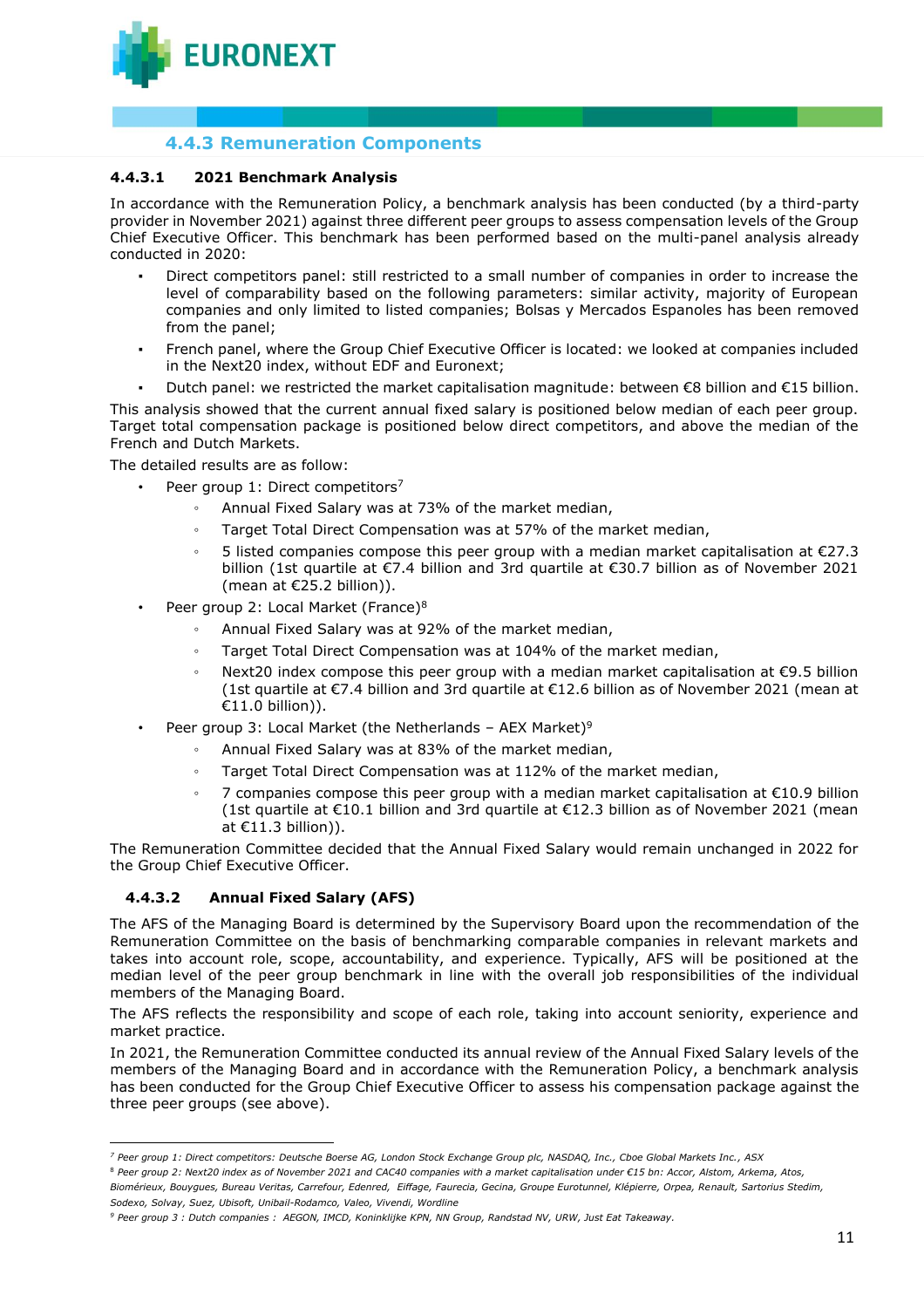

## **4.4.3.3 Short Term Incentive (STI)**

The STI for the Managing Board is paid on a yearly basis in cash. The objective of this STI is to ensure that the Managing Board is well incentivised to achieve operational performance targets aligned with the strategic initiatives in the shorter term.

A member of the Managing Board is eligible for an annual variable component up to a certain percentage of the Annual Fixed Salary for on target performance.

In order to take into consideration common market practices the Chief Executive Officer's target is set at 100% of AFS, with a maximum pay-out of 150% in case of overachievement.

| <b>Position</b>                        | Minimum annual STI | On target annual STI | Maximum annual STI |
|----------------------------------------|--------------------|----------------------|--------------------|
|                                        | as % of AFS        | as % of AFS          | as % of AFS        |
| Group Chief Executive Officer          | 0%                 | 100%                 | 150%               |
| Other members of the Managing<br>Board | 0%                 | $50 - 70%$           | 75 - 105%          |

Performance conditions for the Short Term Incentive are set by the Supervisory Board annually for the relevant year. They include criteria concerning Euronext's financial performance, quantitative criteria representing company performance and/or individual qualitative performance.

A threshold for payment applies at 70% of objectives reached, and no payment will be made below 70%. At 90% of the objectives reached, the STI pay-out is set at 50% of the target STI. At 100% of the objectives reached, STI pay-out will be set at 100%. At 110% of objectives reached, the STI pay-out is set at 150%. Linear extrapolation between performance bands is applied.

| Performance versus objectives | STI pay-out versus target STI                   |
|-------------------------------|-------------------------------------------------|
| 110% and above                | 150%                                            |
| 100% to 110%                  | Calculation on a linear basis from 100% to 150% |
| 100%                          | 100%                                            |
| 90% to 100%                   | Calculation on a linear basis from 50% to 100%  |
| 90%                           | 50%                                             |
| 70% to 90%                    | Calculation on a linear basis from 0 to 50%     |
| Below 70%                     | $0\%$                                           |

In 2021 the performance criteria, and weights, for the individual Managing Board members' Short Term Incentives were based on:

|                                           | Weights of performance criteria in 2021 (in % of STI) |                             |                                                                          |            |                                                                   |
|-------------------------------------------|-------------------------------------------------------|-----------------------------|--------------------------------------------------------------------------|------------|-------------------------------------------------------------------|
| <b>Position</b>                           |                                                       | <b>Financial targets</b>    | Strategic quantitative targets at<br><b>Group or Business Line level</b> |            | <b>Strategic</b><br>qualitative<br>targets at<br>individual level |
|                                           | Revenue                                               | <b>Operational</b><br>costs | <b>Strategic</b><br>execution                                            | <b>ESG</b> |                                                                   |
| Group Chief<br>Executive Officer          | 25%                                                   | 25%                         | 20%                                                                      | 10%        | 20%                                                               |
| Other members of<br>the Managing<br>Board | 25%                                                   | 25%                         | 20%                                                                      | 10%        | 20%                                                               |

In 2021, the performance criteria, and weights, for the Group Chief Executive Officer's Short Term Incentive are based on the following scorecard, and the overall performance has been assessed at 120%.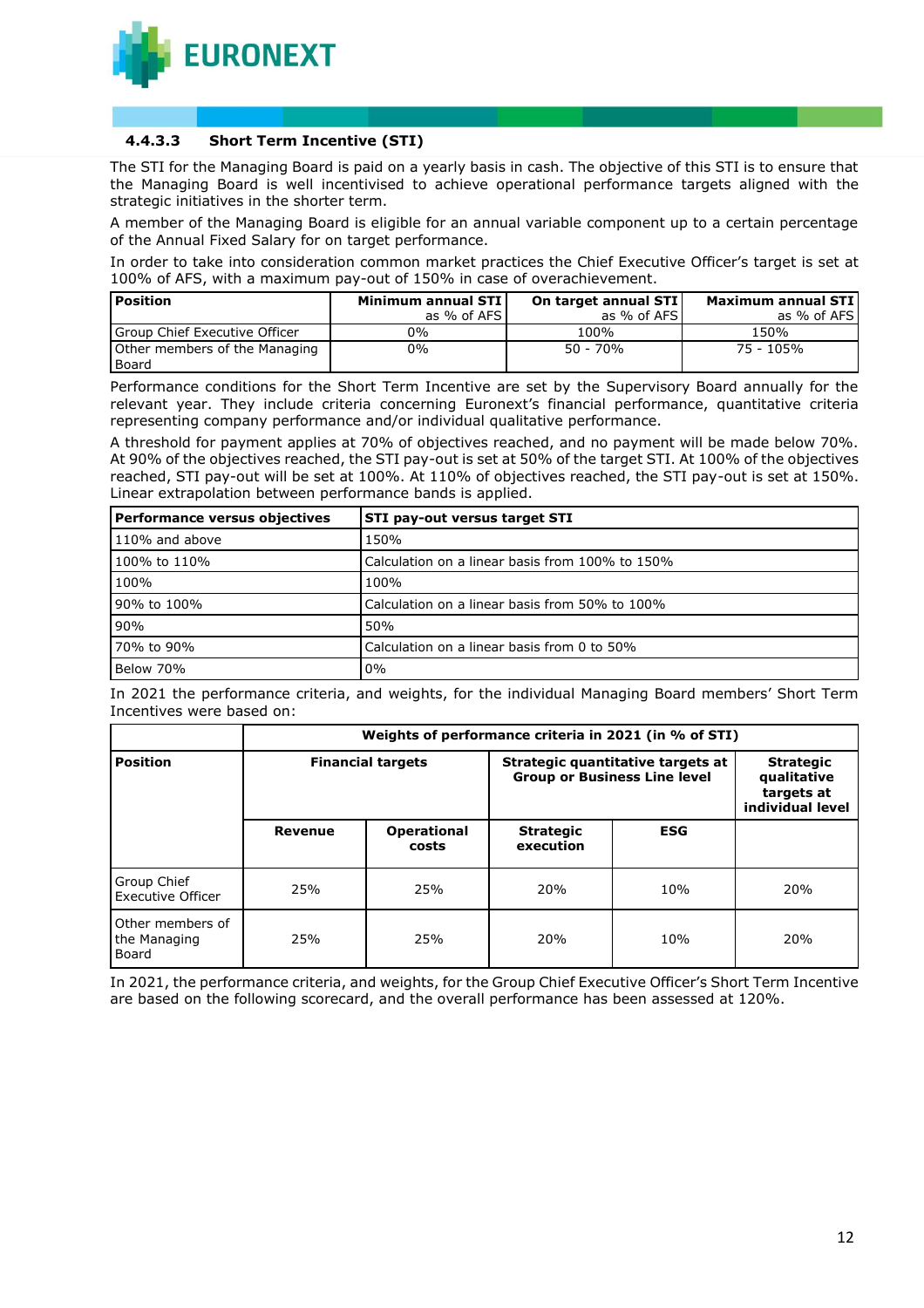

| <b>Description</b>                                                                                | Objective                                                                                  | <b>Individual target and KPI</b>                                                                                                                                                                                                                             | Weight |
|---------------------------------------------------------------------------------------------------|--------------------------------------------------------------------------------------------|--------------------------------------------------------------------------------------------------------------------------------------------------------------------------------------------------------------------------------------------------------------|--------|
| Financial targets and                                                                             | Revenue                                                                                    | Revenue target for Euronext full calendar year                                                                                                                                                                                                               | 25%    |
| objectives for<br>Euronext                                                                        | Operational Costs                                                                          | Operational costs excluding D&A budget for<br>Euronext full calendar year 2021                                                                                                                                                                               | 25%    |
| Strategic quantitative<br>targets and objectives<br>focusing on execution<br>of Euronext strategy | M&A Strategy and<br>Integration                                                            | Complete closing of the contemplated<br>acquisition of the Borsa Italiana<br>Group in H1 2021, secure regulatory<br>approval and deliver successful rights<br>issue<br>Deliver cost synergies for recently<br>٠<br>acquired companies as planned for<br>2021 | 20%    |
|                                                                                                   | <b>ESG initiatives</b>                                                                     | Deploy the 2021 Group ESG roadmap                                                                                                                                                                                                                            | 10%    |
| Strategic qualitative<br>targets and objectives<br>focusing on execution<br>of Euronext strategy  | Individual objectives with<br>a discretionary weight<br>based on complexity and<br>impact. | Strategic Plan<br>Succession plan and talent<br>Stakeholder engagement<br>Operational excellence                                                                                                                                                             | 20%    |
| Total of target percentages                                                                       | 100%                                                                                       |                                                                                                                                                                                                                                                              |        |

The Remuneration Committee has assessed the key achievements on objectives:

# **(1) Euronext Financial targets and objectives for Euronext.**

The 2021 targets, approved by the Supervisory Board, include revenue and operational cost for the Group Chief Executive Officer and the other members of the Managing Board. Those criteria are monitored in a granular manner and their measurement is revised and controlled by the Remuneration Committee. It is to be noted that Euronext does not disclose the actual financial targets as this is considered commercially/competition sensitive information, though they are in line with the published strategic, financial and sustainability goals of the Group.

- Revenue in 2021 (scope as set in 2020) was above budget target, mainly resulting from strong performance across most of the businesses.
- Operational costs in 2021 (scope as set in 2020) were below budget target, thanks to efficient costs control.

Following the 2021 results, overall performance for these criteria were assessed as over performed with a payout between target and maximum level.

# **(2) Strategic quantitative targets and objectives focusing on execution of Euronext strategy.**

The 2021 targets consist of the following two objectives for the Group Chief Executive Officer and the other members of the Managing Board:

- Achievement of M&A Strategy and Integration milestones;
- Deployment and implementation of ESG roadmap and initial ESG initiatives.

Each of these two elements include measurable KPIs, assessed by the Remuneration Committee and the Supervisory Board during the annual review:

- **• Complete closing of the contemplated acquisition of the Borsa Italiana Group in H1 2021, secure regulatory approval and deliver successful rights issue:**
	- a. In line with the announcement made at the signing of the transaction on 9 October 2020, the transaction completed successfully on 29 April 2021, less than 7 months after the signing and compared to a target date during H1 2021.
	- b. Euronext secured clean approvals of the transaction by regulatory authorities in 10 jurisdictions without any conditions. This has been made possible through regular engagement and dialogue with all the relevant authorities
	- c. The transaction was successfully refinanced through long-term resources immediately after the closing of the transaction through:
		- The completion of a private placement to CDP Equity and Intesa Sanpaolo
		- The launch of a rights issue at closing of the deal including (i) tight coordination with the reference shareholders allowing a smooth execution with a placement of shares from SFPI and Euroclear occurring the day after launch, and (ii) extensive roadshow with 130 investors met during the rights issue period secured investor buy in and strong after market for Euronext share price.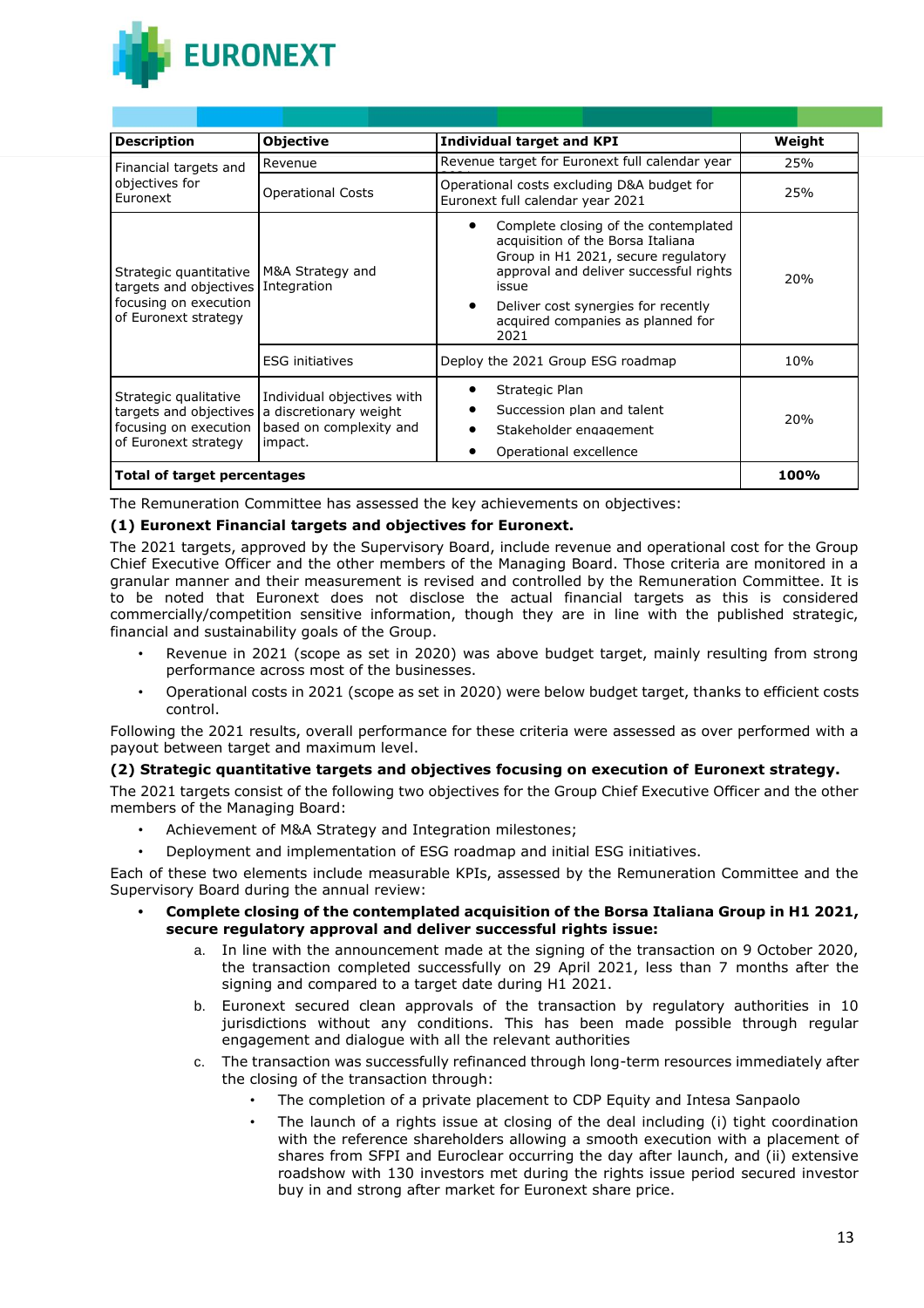

- The launch of a multi-year bond issuance for  $E1.8$ bn tapping a strong market window and enabling Euronext to secure at favourable conditions (0.8% for a 11.7 years average maturity and attracting €5bn of orders).
- **• Deliver cost synergies for recently acquired companies as planned for 2021**
	- a. In 2021, Euronext completed the integration of the Danish CSD VP Securities, now Euronext Securities Copenhagen, acquired in August 2020. The integration program has been achieved 2 years in advance and delivered 109% of the initial synergy target.
	- b. The initial synergy targets for the Borsa Italiana Group acquisition have been increased by 67%, from  $\widetilde{\epsilon}$ 60m to  $\widetilde{\epsilon}$ 100m<sup>10</sup>, 6 months after closing, mainly thanks to business development projects such as the migration of the Core Data Centre and the European expansion of Euronext Clearing activities.
- **• Deploy M&A strategy and secure smooth execution of any possible deal**
	- a. During 2021, Euronext has been continuously looking at non-core asset divestments as part of its portfolio review and proceeded to selected disposals with the sales of Centevo and OMS.
	- b. Euronext managed to deleverage faster than expected, outperforming on its 2022 leverage target already in December 2021, and allowing for additional available liquidity.
	- c. Euronext has delivered in 2021 its most transformational acquisition since its creation.
- **• Deploy the 2021 Group ESG roadmap:**

2021 was a turning point for Euronext in terms of its ESG strategy. Euronext has committed to put climate change at the heart of the new strategic plan "Growth for Impact 2024", via a number of business initiatives and internal transformation projects. This commitment began with taking the decision to move the core primary data center to a fully "green" and sustainable data center powered by its own hydroelectric and photovoltaic plants. The "Growth for impact 2024" strategic plan includes a number of external commitments from each business line, but also a clear internal commitment with the Fit for 1.5° strategy. Euronext also enhanced its ESG product offering in 2021, including the launches of several new national ESG flagship indices and the upcoming launch of a Climate Transition Leaders segment. Diversity is also at the center of Euronext ESG strategy, with various initiatives across the Group being deployed (Diversity Day, …) and with several critical female recruitments and promotions in 2021. The details of Euronext ESG strategy and initiatives are described in Chapter 3 of the Universal Registration Document.

Following assessment of the 2021 KPIs and milestones by the Supervisory Board, overall performance for this criterion was assessed as over performed with a payout between target and maximum level.

#### **(3) Strategic qualitative targets and objectives focusing on execution of Euronext strategy**

The individual targets of the Group Chief Executive Officer and the measurement of the Supervisory Board were the following for 2021:

- i. Reinforce operational excellence within the company and in particular secure deployment of the IT & Operational remediation plan: **Euronext has built a comprehensive operational excellence plan** that resulted in a massive decrease of the number of market incidents. A full crisis process has been enhanced and improved.
- ii. Produce a new strategic plan for the enlarged Euronext Group: **A new Strategic Plan, Growth for Impact 2024**, to deliver on the ambition to build the leading European market infrastructure. The plan set ambitious revenue and EBITDA 2024 targets, combining organic growth, alongside transformational projects following the Borsa Italiana Group acquisition, such as the migration of the Core Data Center to a green facility in Italy and the expansion of Euronext clearing activities in Europe. The plan also includes significant ESG commitments (see above).
- iii. Strengthen the succession plan and the management team in line with the new profile of the company and attract talents: **Euronext has secured a robust succession plan** at each management level, **enhancing diversity** with at least one woman in each succession plan, and with several critical female recruitments and promotions in 2021.
- iv. Strengthen relations with all stakeholders, including reference shareholders, Regulators, and Italian ecosystem: **Euronext has engaged with shareholders, regulators and clients all over Europe and especially in Italy**, with the entrance of 2 new reference shareholders as Italian shareholders, and the Borsa Italiana Group acquisition being approved by regulators on a very smooth basis.

Following assessment of the 2021 KPIs and milestones by the Supervisory Board, overall performance for these criteria were assessed as over performed with a payout between target and maximum level.

<sup>10</sup> EBITDA synergies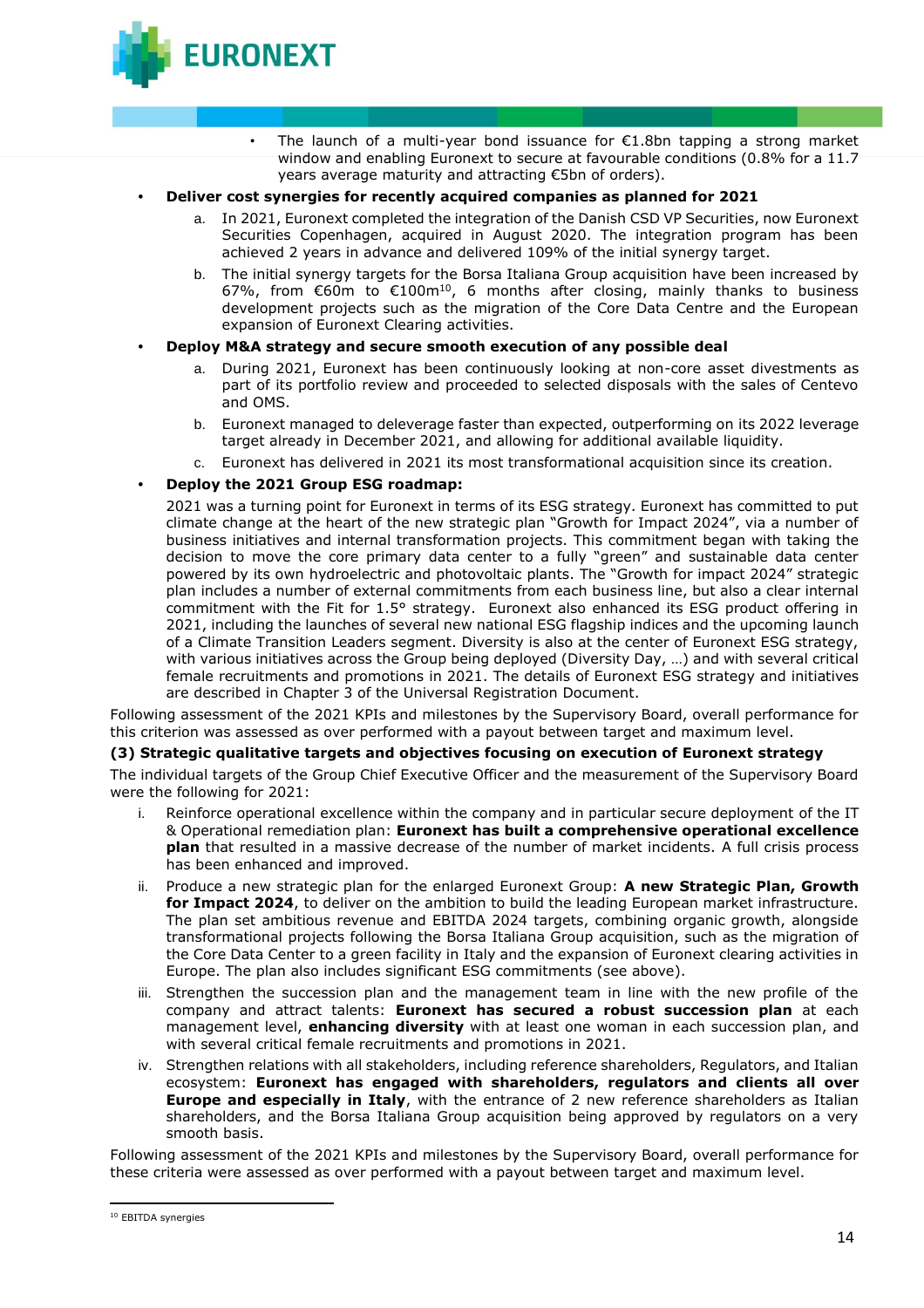

The overall performance assessment with the application of the performance multiplier will result in a STI pay-out of 150% of the AFS for the Group Chief Executive Officer.

#### **KPI achievement and % pay-out for the members of the Managing Board:**

Other members of the Managing Board have dedicated individual quantitative or strategic targets. Performance is assessed for each of them on an individual basis by the Supervisory Board upon the recommendation of the Chief Executive Officer.

| <b>Name</b>              |                                                                        | <b>Position Performance</b><br>criteria<br>achievement | <b>Performance</b><br>multiplier<br>impact | <b>Annual target</b><br>as % of AFS | Maximum<br>pay-out<br>as % of AFS | Pay-out<br>as % of AFS |
|--------------------------|------------------------------------------------------------------------|--------------------------------------------------------|--------------------------------------------|-------------------------------------|-----------------------------------|------------------------|
| Stephane<br>Boujnah      | Group Chief Executive<br>Officer and Chairman<br>of the Managing Board | 120%                                                   | 150%                                       | 100%                                | 150%                              | 150%                   |
| Georges<br>Lauchard      | Chief Operating Officer                                                | 109%                                                   | 143%                                       | 70%                                 | 105%                              | 100%                   |
| Chris Topple             | CEO of Euronext<br>London, Head of<br><b>Global Sales</b>              | 106%                                                   | 128%                                       | 70%                                 | 105%                              | 90%                    |
| Daryl Byrne              | CEO of Euronext<br>Dublin                                              | 103%                                                   | 114%                                       | 70%                                 | 105%                              | 80%                    |
| Isabel Ucha              | CEO of Euronext<br>Lisbon                                              | 106%                                                   | 130%                                       | 50%                                 | 75%                               | 65%                    |
| Simone Huis<br>in't Veld | CEO of Euronext<br>Amsterdam                                           | 103%                                                   | 114%                                       | 70%                                 | 105%                              | 80%                    |
| Vincent van<br>Dessel    | CEO of Euronext<br><b>Brussels</b>                                     | 98%                                                    | 90%                                        | 50%                                 | 75%                               | 45%                    |
| Øivind<br>Amundsen       | CEO of Oslo Børs                                                       | 103%                                                   | 114%                                       | 70%                                 | 105%                              | 80%                    |
| Delphine<br>d'Amarzit    | CEO of Euronext Paris                                                  | 103%                                                   | 114%                                       | 70%                                 | 105%                              | 80%                    |

#### **Performance conditions for the 2022 Short Term Incentive:**

In 2022 the performance criteria, and weights, for the individual Managing Board members' Short Term Incentives will be based on:

| Weights of performance criteria in 2022 (in % of STI) |                          |                             |                                                                          |            |                                                       |  |
|-------------------------------------------------------|--------------------------|-----------------------------|--------------------------------------------------------------------------|------------|-------------------------------------------------------|--|
| <b>Position</b>                                       | <b>Financial targets</b> |                             | Strategic quantitative targets at<br><b>Group or Business Line level</b> |            | <b>Strategic qualitative</b><br>targets at individual |  |
|                                                       | Revenue                  | <b>Operational</b><br>costs | <b>Strategic execution</b>                                               | <b>ESG</b> | level                                                 |  |
| <b>Group Chief</b><br><b>Executive Officer</b>        | 25%                      | 25%                         | 20%                                                                      | 10%        | 20%                                                   |  |
| Other members of<br>the Managing Board                | 25%                      | 25%                         | 20%                                                                      | 10%        | 20%                                                   |  |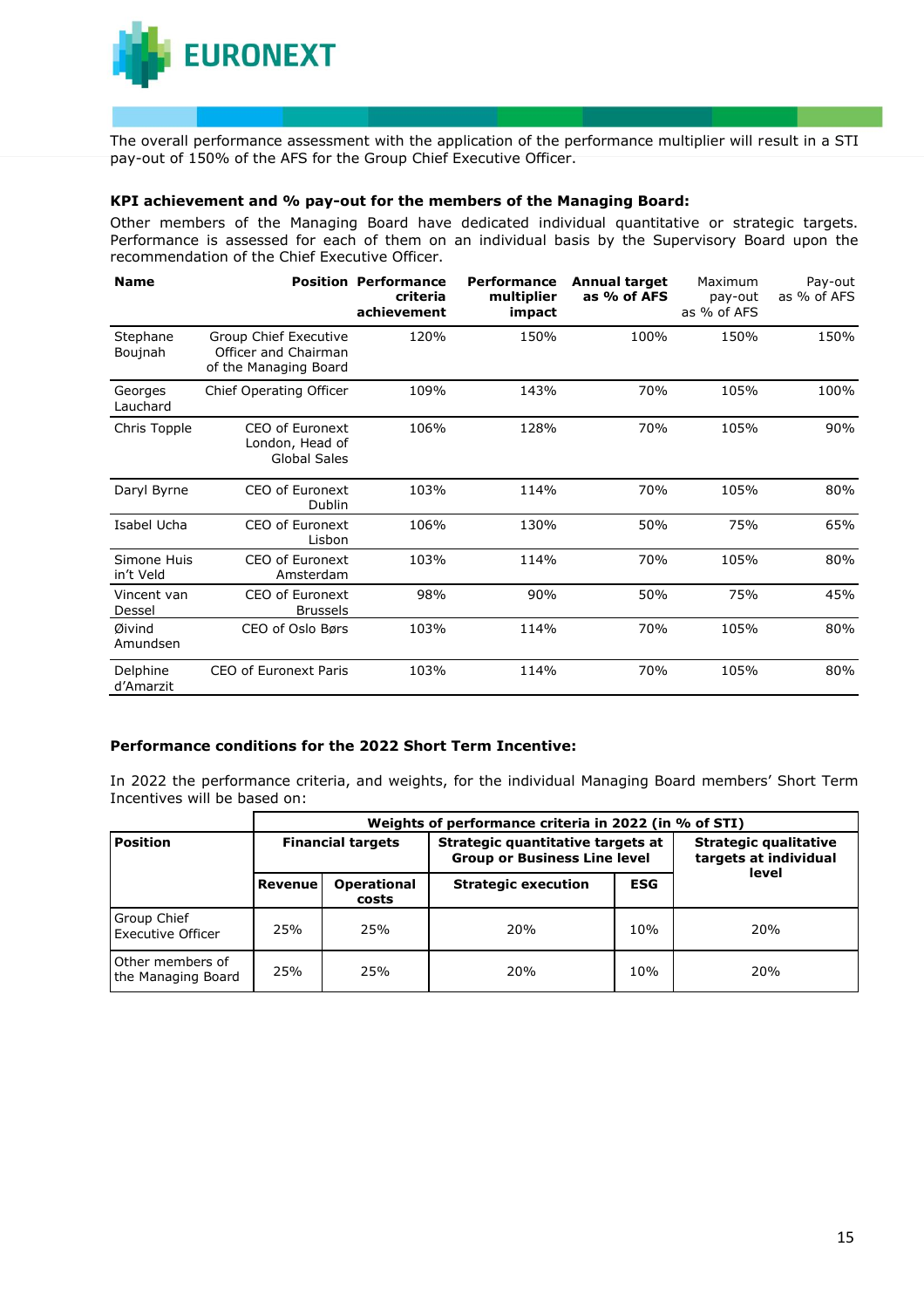

The performance criteria, and weights, for the Group Chief Executive Officer's Short Term Incentive set by the Supervisory Board for 2022 will continue to include a majority of financial targets and strategic quantitative targets, and a minority of qualitative targets, aligned with the Remuneration Policy, as described in the scorecard hereafter:

| <b>Description</b>                                                                                | <b>Objective</b>                                                                                | <b>Individual target and KPI</b>                                                                                                                                                                                                                                                                                  | Weight |
|---------------------------------------------------------------------------------------------------|-------------------------------------------------------------------------------------------------|-------------------------------------------------------------------------------------------------------------------------------------------------------------------------------------------------------------------------------------------------------------------------------------------------------------------|--------|
| Financial targets and                                                                             | Revenue                                                                                         | Revenue target for Euronext full calendar year 2022                                                                                                                                                                                                                                                               | 25%    |
| objectives for Euronext                                                                           | <b>Operational Costs</b>                                                                        | Comparable operating costs excluding D&A budget for<br>Euronext full calendar year 2022                                                                                                                                                                                                                           | 25%    |
| Strategic quantitative<br>targets and objectives<br>focusing on execution of<br>Euronext strategy | M&A Strategy and<br>Integration                                                                 | Deliver migration of the Core Data Center in H1<br>Tangible progress to secure delivery of the Optiq<br>platform migration in Italy scheduled in 2023<br>Deliver cost synergies for recently acquired<br>companies as planned for 2022<br>Deploy M&A strategy and secure smooth execution<br>of any possible deal | 20%    |
|                                                                                                   | <b>ESG</b> initiatives                                                                          | Deploy the 2022 Group ESG roadmap and deliver a detailed<br>carbon footprint reduction plan in the context of the "Fit for<br>the 1.5 -degree" ambition                                                                                                                                                           | 10%    |
| Strategic qualitative<br>targets and objectives<br>focusing on execution of<br>Euronext strategy  | Individual<br>objectives with a<br>discretionary<br>weight based on<br>complexity and<br>impact | Strategic Plan<br>٠<br>Succession plan and talent development<br>٠<br>Stakeholder engagement<br>Operational excellence<br>Corporate purpose                                                                                                                                                                       | 20%    |
| <b>Total of target</b>                                                                            |                                                                                                 |                                                                                                                                                                                                                                                                                                                   | 100%   |

# **4.4.3.4 Long Term Incentive (LTI)**

Members of the Managing Board are eligible for Long Term Incentive awards (LTI), which help to align the interests of the members of the Managing Board with those of its long term (or prospective) shareholders and which provide an incentive for longer term commitment and retention of the members of the Managing Board.

The main features of the LTI arrangements are the following:

- equity awards will be made in the form of performance shares (Performance Shares) with a threeyear cliff vesting schedule (Performance Share Plan);
- An additional two-year lock-up for the Group Chief Executive Officer starting 2021;
- the provisional and conditional target grant of LTI will be a percentage of Annual Fixed Salary (please see the table below);
- at vesting date the actual grant will be determined taking into consideration the performance of Euronext against the criterion of TSR for 50% of the performance shares granted and the absolute  $EBITDA<sup>11</sup>$  performance for 50% of the performance shares granted (as described below);
- participants are not entitled to dividends during the vesting period.

An important objective of the LTI is to provide an incentive to the Managing Board members to continue their employment relationship with Euronext and to focus on the creation of sustainable shareholder value. As a reminder, the on-target Long Term Incentive (LTI) component as a percentage of the Annual Fixed

Salary (AFS) for the members of the Managing Board remains as follows:

| <b>Position</b>                     | Annual LTI as % of AFS |
|-------------------------------------|------------------------|
| Group Chief Executive Officer       | 150% l                 |
| Other members of the Managing Board | 50% - 75% l            |

# **4.4.3.4.1 CEO share ownership restrictions**

Starting in 2021 and in order to be aligned with Dutch Corporate Governance Code recommendations and to strengthen the alignment of the Group Chief Executive Officer's exposure to Euronext development with the shareholders' exposure, the Supervisory Board has introduced an additional two-year lock-up for the

<sup>11</sup> As defined in section *5.2 of the URD - Other Financial information*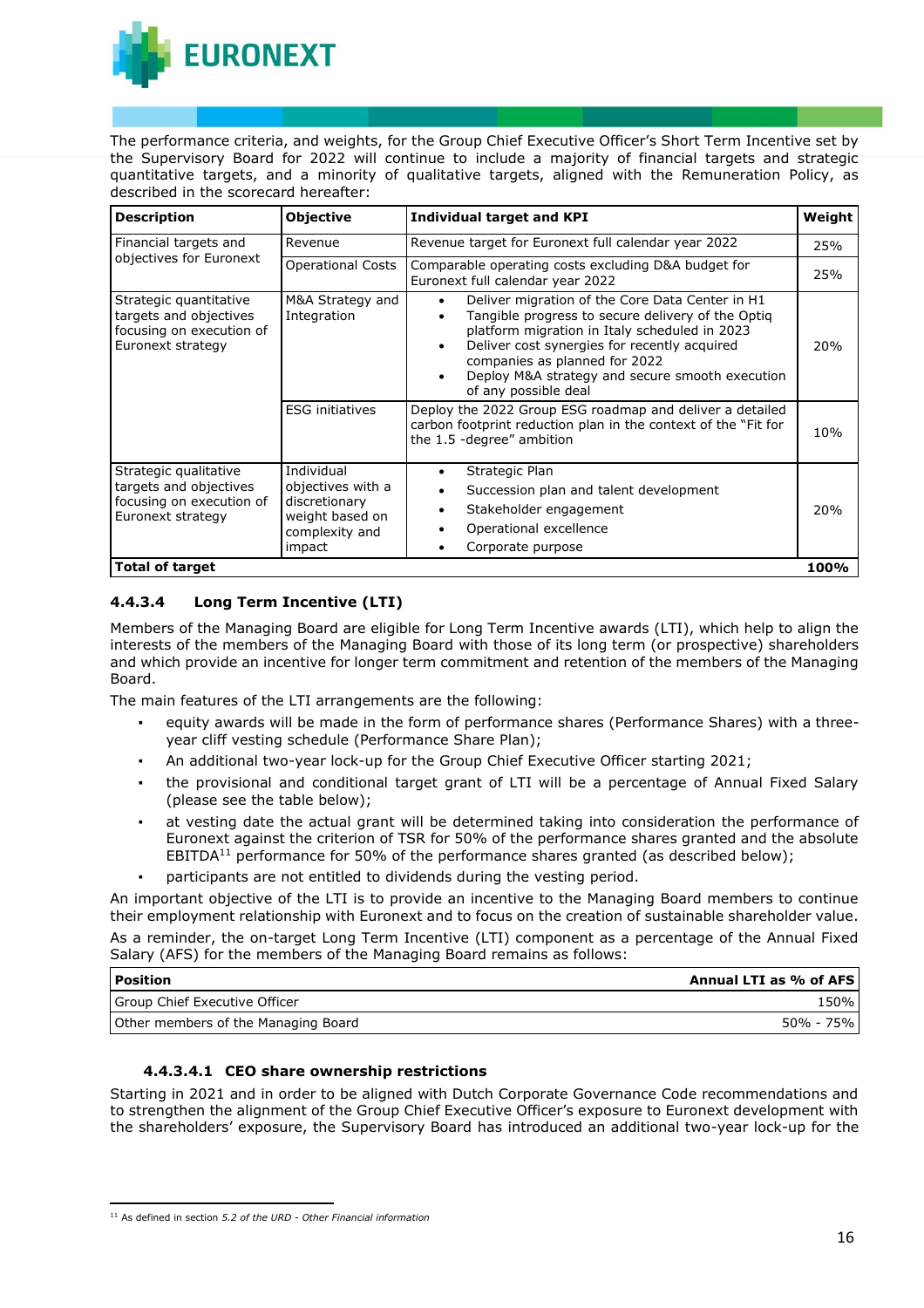

Group Chief Executive Officer, resulting in a total five-year period from the date of grant and increased motivation for sustainable performance.

#### **4.4.3.4.2 Granted Shares**

In 2021, LTI Performance Shares were granted in line with the Remuneration Policy. The actual number of shares to be vested in 2024, after the three-year cliff vesting schedule, will depend on the following two performance measures:

**Total Shareholder Return (TSR)** (50% weighting): The TSR performance will be based on an absolute difference between the Total Shareholders Return Index of Euronext and Total Shareholders Return Index of the STOXX Europe 600 Financial Services Index (Index) during the vesting period.

In 2021, the Supervisory Board established the minimum TSR performance level at the average Index. Therefore, at vesting date, if the Euronext TSR performance is at par with Index performance (the threshold), 100% of performance shares assessed against the TSR criterion will vest. Below this threshold no performance shares will vest against the TSR criterion. In 2021, over-performance whereby a 20% outperformance of the Index is met, will lead to a maximum of 200% of performance shares vesting (maximum). This level of outperformance reflects the absolute cap of performance shares to vest at vesting date against the TSR criterion. Linear extrapolation between performance bands is applied.

| <b>Total Shareholder Return (TSR) from 2021</b> |                                                               |  |  |
|-------------------------------------------------|---------------------------------------------------------------|--|--|
| Measurement of performance against Index        | % of performance shares assessed against the TSR<br>criterion |  |  |
| +20% of target or higher (maximum)              | 200%                                                          |  |  |
| At par with index (threshold)                   | 100%                                                          |  |  |
| Below threshold                                 | $0\%$                                                         |  |  |

▪ **Absolute Earnings Before Interest, Tax, Depreciation and Amortisation** (EBITDA<sup>12</sup>) (50% weighting): The EBITDA performance will be based on the ratio between (i) the actual cumulated EBITDA of the Company for the three-year period, as reported in the audited financial statement of the Company, and (ii) a cumulated target EBITDA for the same period computed based on a target yearly EBITDA growth rate ("y") as approved by the Remuneration Committee. The multiplier of the shares granted in year N+1 (e.g. grant year), will be computed at the end of the three-year period (i.e. N+3), based on the ratio (i)/(ii).

At a 0.9 ratio, 50% of performance shares assessed against the EBITDA criterion will vest at vesting date (threshold). Below this threshold no performance shares will vest against the EBITDA criterion. Over performance whereby a 1.1 ratio is met will lead to a maximum of 200% of performance shares assessed against the EBITDA criterion vesting (maximum). This level of outperformance reflects the absolute cap of performance shares to vest at vesting date against the EBITDA criterion. An intermediate stage whereby a ratio of 1 is met will lead to 100% of performance shares assessed against the criterion of EBITDA to vest at vesting date. Linear extrapolation between performance bands is applied.

| Earnings Before Interest, Tax, Depreciation and Amortisation (EBITDA)                                                               |                                                                  |  |  |  |
|-------------------------------------------------------------------------------------------------------------------------------------|------------------------------------------------------------------|--|--|--|
| Measurement of performance against the ratio of actual<br>accumulated EBITDA (i) to the targeted EBITDA (ii) for the<br>same period | % of performance shares assessed against<br>the EBITDA criterion |  |  |  |
| Ratio (i)/(ii) is at $1.1$ or above (maximum)                                                                                       | 200%                                                             |  |  |  |
| Ratio (i)/(ii) is equal to 1 (intermediate stage)                                                                                   | 100%                                                             |  |  |  |
| Ratio (i)/(ii) is equal to 0.9 (threshold)                                                                                          | 50%                                                              |  |  |  |
| Below threshold                                                                                                                     | $0\%$                                                            |  |  |  |

### **4.4.3.4.3 Specific grant to recognize the special contribution to the acquisition of the Borsa Italiana Group**

As mentioned in last year's remuneration report, the Supervisory Board granted an additional LTI to the Chief Executive Officer in 2021. This grant, which was exceptional, was in recognition of the outstanding contribution of the Chief Executive Officer to delivering the Borsa Italiana transaction which led to a significant increase in the share capital of Euronext and the largest transformation of Euronext since its formation in 2000. In line with the possibility to deviate from the Remuneration Policy in case of exceptional circumstances, the Supervisory Board considered that granting this form of recognition was the best way to align with the interest of shareholders.

<sup>12</sup> As defined in section *5.2 of the URD - Other Financial information*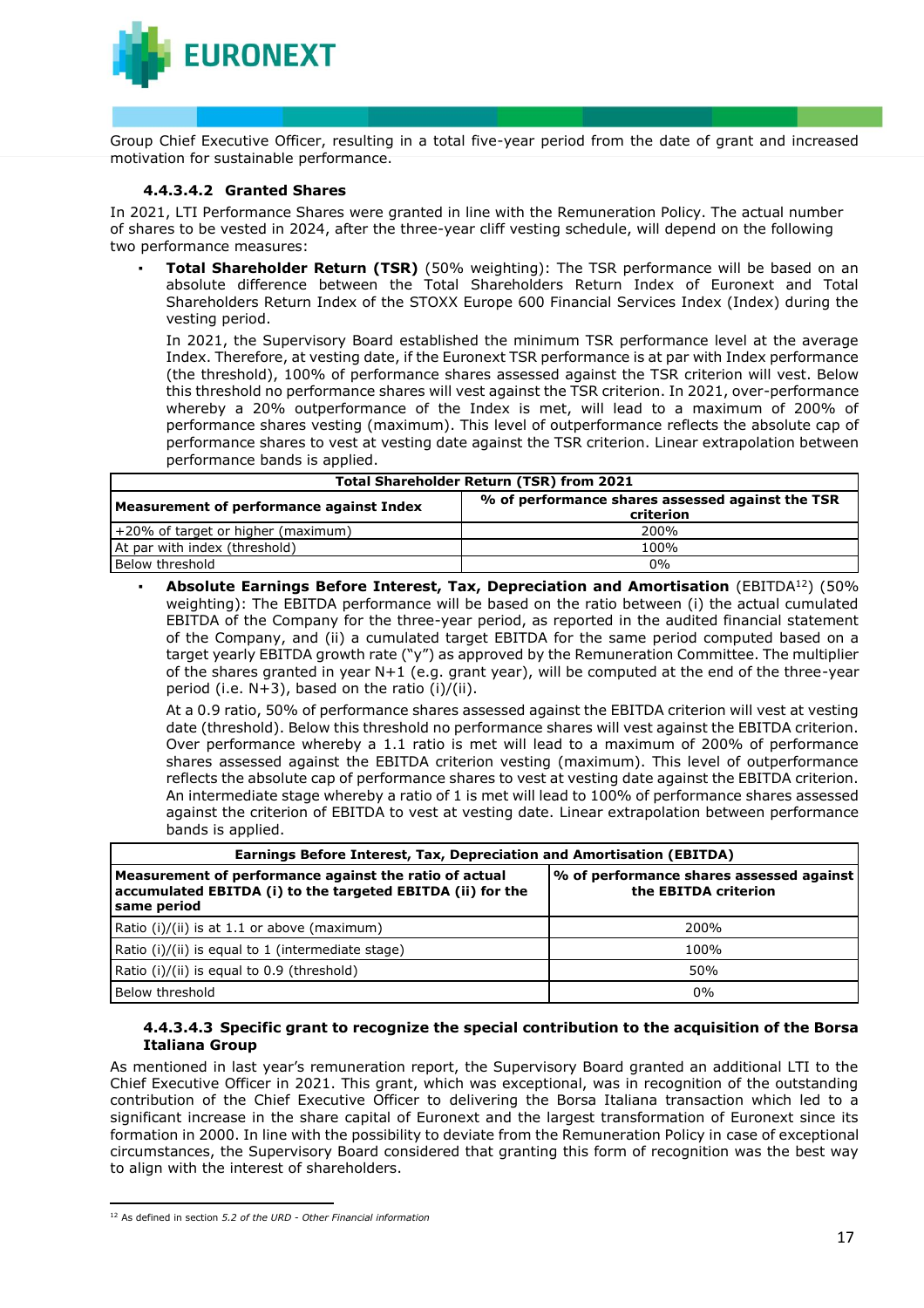

This exceptional grant was made in the form of performance shares, for an amount equivalent in value to €412,500 representing an extra grant of 50% of AFS at the date of grant, with the same terms as the annual grant as set in the Remuneration Policy and presented above, including the three year vesting conditions, and the new share ownership obligations such as the additional two year lock-up. This means the retention period for this exceptional grant will be aligned with the retention period of the grant of LTI in 2021 and will end in 2026, after the five-years period.

## **4.4.3.4.4 Vested Shares**

The performance conditions from the previous Remuneration Policy were the following:

|                                   | <b>EURONEXT PERFORMANCE CONDITIONS</b>                                                    | Vesting % of the number of shares                                                 |
|-----------------------------------|-------------------------------------------------------------------------------------------|-----------------------------------------------------------------------------------|
|                                   | (for each part of the performance conditions)                                             |                                                                                   |
| Total Shareholder Return<br>(TSR) | Earnings Before Interest,<br>Tax, Depreciation and<br>Amortisation (EBITDA) <sup>13</sup> |                                                                                   |
| +20% or higher                    | Ratio i/ii is at 1.1 or higher                                                            | Increase of 100%                                                                  |
| At target to $+20\%$              | Ratio i/ii is between 1 and 1.1                                                           | Increase on linear basis from original grant up to<br>and including 100% increase |
| At target                         | Ratio i/ii is equal to 1                                                                  | Original granted number                                                           |
| At target to -20%                 | Ratio i/ii is between 1 and 0.9                                                           | Decrease on linear basis from original grant to lapse<br>of 50% of the shares     |
| Lower than -20%                   | Ratio i/ii is below 0.9                                                                   | Lapse of 100% of the shares                                                       |

After the three-year vesting period, the final performance of Euronext over this period on both criteria TSR and EBITDA determines the total number of shares to be vested.

As a reminder, as part of the previous Remuneration Policy, LTI Performance Share Plan ("PSP") awards vesting depends on the performance of the following two performance measures weighted equally:

- 1. Total Shareholder Return ("TSR") (50% weighting): The TSR performance of Euronext is measured over a three-year period on an absolute difference between the Total Shareholders Return Index of Euronext and Total Shareholders Return Index of the STOXX Europe 600 Financial Services index during the vesting period. The Total Shareholder Return is defined as the relative performance between the average of the daily TSR over Q4 of the year preceding the year of the vesting date and the average of the daily TSR over Q4 of the year preceding the grant date. An overall underperformance in reference to the benchmark index will lead to a discount on the conditional LTI at vesting date whereby a 20% negative deviation leads to a 50% reduction of conditionally granted LTI shares at vesting date. Below -20% the reduction will be 100% of the conditionally granted LTI shares, subject to 50% weighing. Over performance will lead to a rise whereby a 20% outperformance of the index will lead to an increase of 100% in conditionally granted LTI shares at vesting date. This level of outperformance reflects the absolute cap of the LTI allotment.
- 2. Earnings Before Interest, Tax, Depreciation and Amortisation and Exceptional Items (EBITDA) (50% weighting): the EBITDA performance will be based on the ratio between (i) the actual cumulated EBITDA of the Company for the three year period, as reported in the audited financial statement of the Company, and (ii) a target cumulated EBITDA of the same period computed based on a target yearly EBITDA growth rate  $(\nabla y)$  as approved by the Remuneration Committee.

#### **Shares vested in 2021**

After the three-year vesting period, the final performance of Euronext over the 2018-2020 period on both criteria TSR and EBITDA has determined the total number of shares to be vested at maximum level.

Based on the financial targets set by the Supervisory Board, the performance measurement for the award made in 2018 that vested in 2021 was:

1. performance of Euronext TSR criterion (50%) at maximum level; Euronext TSR index has markedly outperformed the STOXX 600 Financial Services Gross Return Index by more than 69% resulting in 100% increase of the number of shares linked to the TSR criteria (i.e. from 50% to 100%) in line with the Remuneration Policy.

The average EURO STOXX 600 Financial Services TSR Index increased by 28.2% between Q4 2017 and Q4 2020. The average Euronext TSR index increased by 97.9% during the same period, leading to an outperformance of 69.7%;

<sup>13</sup> As defined in section *5.2 of the URD - Other Financial information*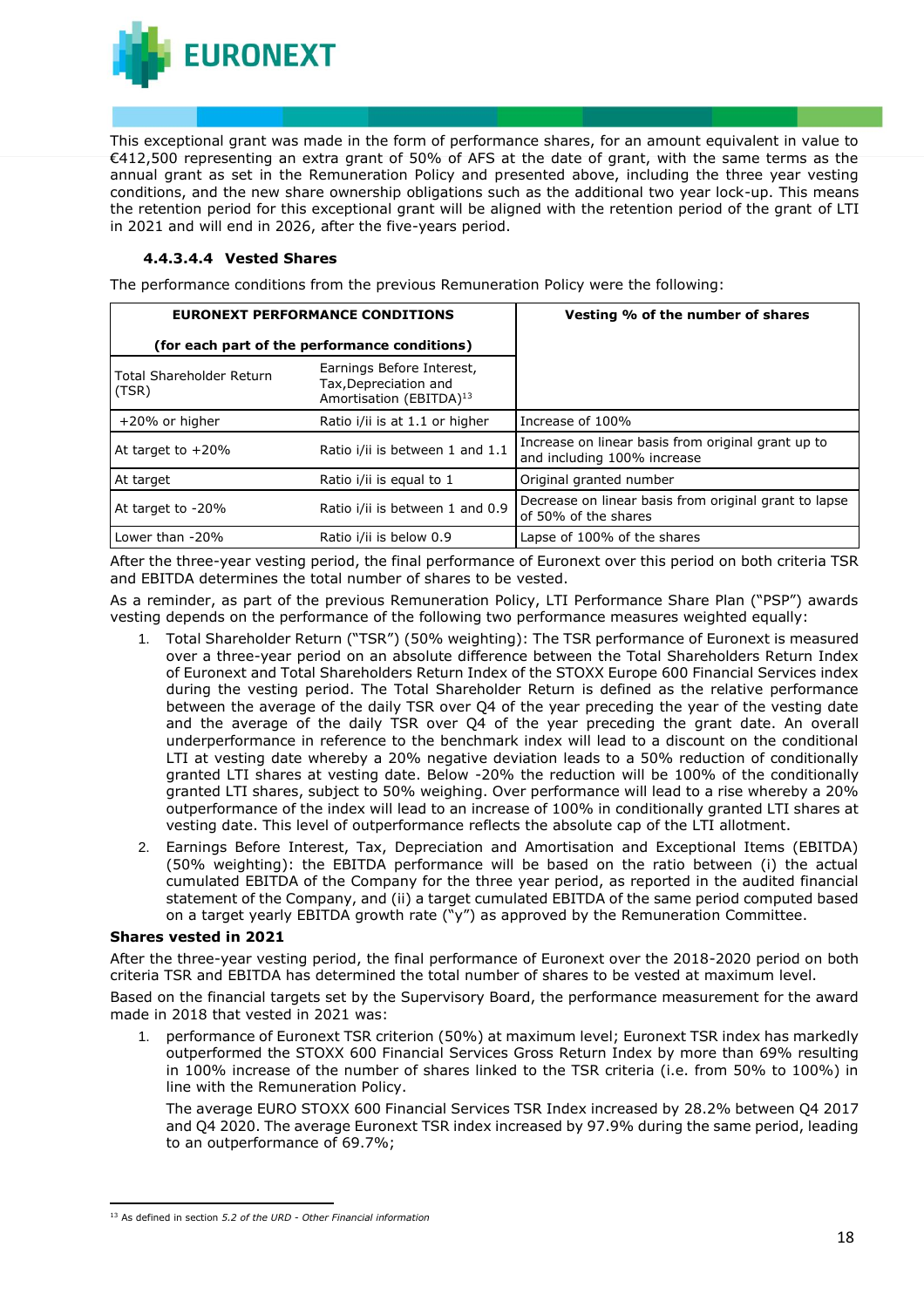

2. EBITDA<sup>14</sup> performance criterion (50%) at maximum level. Over the review period, based on actual figures 2018, 2019 and 2020, the ratio of the cumulative actual EBITDA to the cumulative target EBITDA (the multiplier) was equal to 1.29 resulting in 100% increase in the number of shares linked to the EBITDA criteria (i.e. from 50% to 100%) in line with the Remuneration Policy.

In particular, the actual cumulated EBITDA for the three-year period 2018-2020 was  $\epsilon$ 1,273.7m vs a targeted cumulated EBITDA of €985.7m as approved by the Supervisory Board for the same period, resulting in a ratio of 1.29.

#### **Shares to be vested in 2022**

After the three-year vesting period, the final performance of Euronext over the 2019-2021 period on both criteria TSR and EBITDA has determined the total number of shares to be vested at maximum level.

Based on the financial targets set by the Supervisory Board, the performance measurement for the award made in 2019 that will vest in 2022 is:

1. performance of Euronext TSR criterion (50%) at maximum level; Euronext TSR index has markedly outperformed the STOXX 600 Financial Services Gross Return Index by more than 25% resulting in 100% increase of the number of shares linked to the TSR criteria (i.e. from 50% to 100%) in line with the Remuneration Policy.

The average EURO STOXX 600 Financial Services TSR Index increased by 80.8% between Q4 2018 and Q4 2021. The average Euronext TSR index increased by 106.4% during the same period, leading to an outperformance of 25.7%;

2. EBITDA<sup>15</sup> performance criterion (50%) at maximum level. Over the review period, based on actual figures 2019, 2020 and 2021, the ratio of the cumulative actual EBITDA to the cumulative target EBITDA (the multiplier) was equal to 1.43 resulting in 100% increase in the number of shares linked to the EBITDA criteria (i.e. from 50% to 100%) in line with the Remuneration Policy.

In particular, the actual cumulated EBITDA for the three-year period 2019-2021 was €1,672.3m vs a targeted cumulated EBITDA of €1,172.8m as approved by the Supervisory Board for the same period, resulting in a ratio of 1.43.

Details of the Long Term Incentive per Managing Board member can be seen in section 4.4.4 - Remuneration of Managing Board Members for 2021 and previous years. 2022 vesting details will be reported in 2022 Universal Registration Document, after confirmed vesting of the shares.

#### **4.4.3.5 New share ownership obligations**

In addition, in order to further emphasise the alignment of interests of the Group Chief Executive Officer with those of shareholders, the Supervisory Board set a requirement in 2020 to retain a certain number of shares irrespective of the date of vesting. Accordingly, the Group Chief Executive Officer will keep a number of Euronext shares representing an amount equivalent to 2 times his Annual Fixed Salary, as long as he remains Group Chief Executive Officer of Euronext.

This will be assessed every year, based on the average closing price of the Euronext shares on the last 20 trading days of the year.

## **Euronext shares owned by the Group Chief Executive Officer**

As of 1 March 2022, **the Group Chief Executive Officer owns 40,488 ordinary shares in Euronext N.V.**. This total number of shares results from:

- 1. Personal acquisition with personal resources of 2,565 shares in 2016;
- 2. Vesting of 10,060 shares in 2019, net of withheld shares for tax payment, in relation to the LTI performance shares granted in 2016;
- 3. Vesting of 11,693 shares in 2020, net of withheld shares for tax payment, in relation to the LTI performance shares granted in 2017;
- 4. Vesting of 16,170 shares in 2021, net of withheld shares for tax payment, in relation to the LTI performance shares granted in 2018.

#### **The Group Chief Executive Officer has not sold any shares in Euronext N.V since he joined the company on 16 November 2015.**

Using the average closing price of the Euronext share on the last 20 trading days of 2021 at €88.04, the shares owned by the Group Chief Executive Officer are valued at €3,564,462, which is more than two times his annual fixed salary.

<sup>14</sup> As defined in section *5.2 of the URD - Other Financial information*

<sup>15</sup> As defined in section *5.2 of the URD - Other Financial information*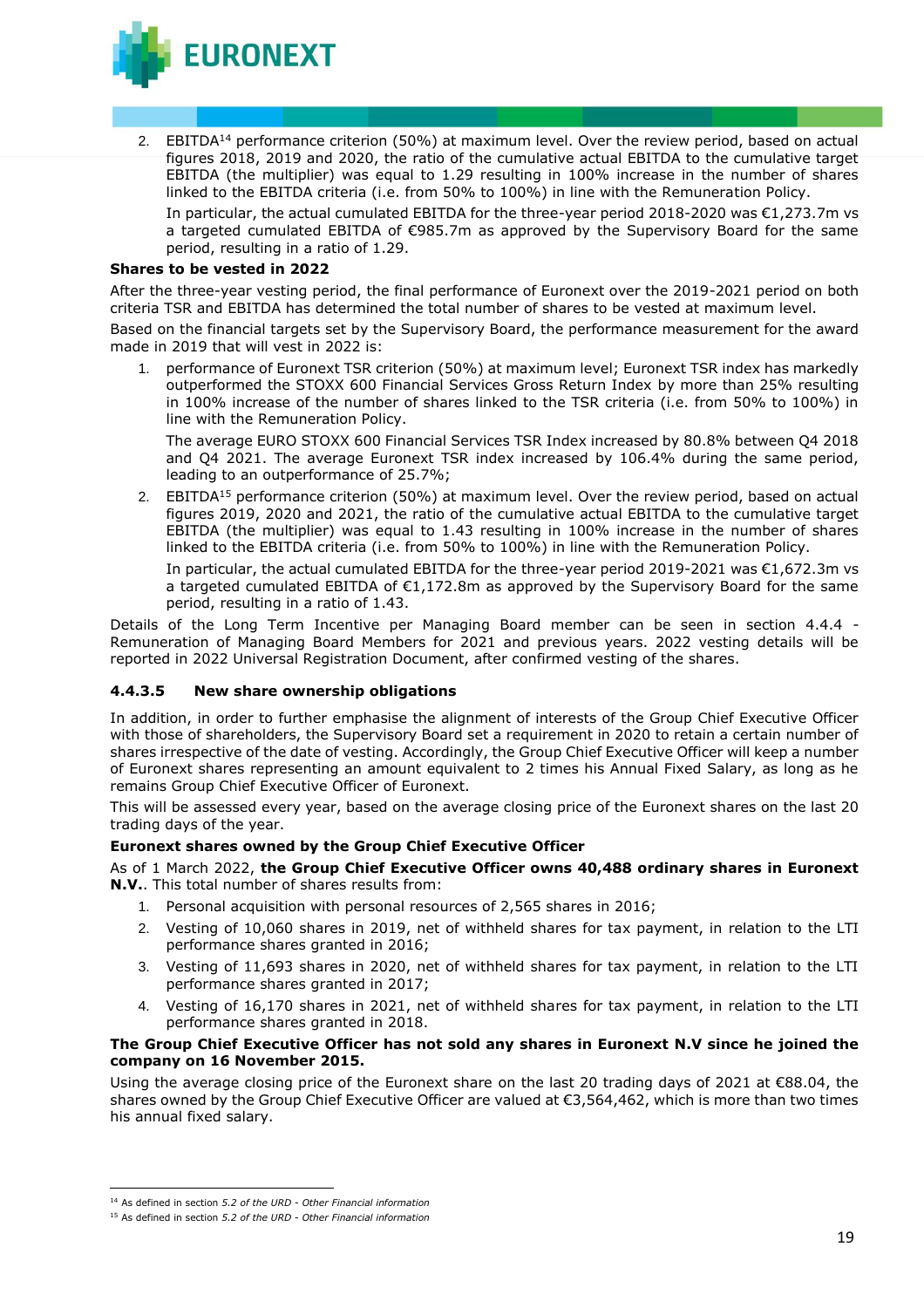

### **4.4.3.6 Pension Schemes and Fringe Benefits**

Due to the nature and structure of the Company, the members of the Managing Board are eligible for local benefits and pension arrangements. Pension consists of various state pension and additional local supplementary pension schemes in place depending on market practice in the countries where Euronext operates. Local members of the Managing Board have access to local supplementary pension schemes when available, in line with conditions offered to other employees locally.

With respect to pension arrangements, the Supervisory Board will regularly benchmark against the pension arrangements of comparable companies, in comparable markets, to ensure conformity with market practice.

Although it is common practice in comparable companies, the Group Chief Executive Officer does not benefit from any pension nor retirement arrangement of any sort funded by Euronext and more generally the members of the Managing Board do not benefit from any specific pension benefits compared to all other Euronext employees.

Please see in the below table details on individual pension local schemes in place.

|                        | Type of supplementary pension scheme                              |
|------------------------|-------------------------------------------------------------------|
| Stéphane Boujnah       | None                                                              |
| Delphine d'Amarzit     | None                                                              |
| Georges Lauchard       | None                                                              |
| Chris Topple           | All employee Defined Contribution scheme                          |
| Daryl Byrne            | All employee Defined Contribution scheme                          |
| Isabel Ucha            | All employee Defined Contribution scheme                          |
| Vincent van Dessel     | All employee Defined Contribution scheme                          |
| Øivind Amundsen        | All employee Defined Contribution scheme/age related contribution |
| Simone Huis in 't Veld | All employee Defined Contribution scheme/age related contribution |

See details of the pension contribution amount per members of the Managing Board in section *4.4.4.- Remuneration of Managing Board Members for 2021 and previous years* for post-employment benefits.

#### **4.4.4 Remuneration of Managing Board Members for 2021 and previous years**

#### **Five-year Remuneration Overview**

The remuneration for 2021 and previous years, is presented in the table below.

The actual remuneration expensed for the members of the Managing Board, for the year 2021 amounted to €10,904,560. This amount includes a pro rata compensation related to Anthony Attia and Delphine d'Amarzit.

The total remuneration consists of (i) an aggregate Annual Fixed Salary, (ii) the aggregate Short Term Incentive compensation based on the achievements against objective measurable criterion and (iii) the aggregate Long Term Incentive compensation recognised in accordance with IFRS 2 and (iv) an amount to be contributed to post-employment benefits. The table also presents the fixed to variable remuneration ratio.

The pay-for-performance philosophy and long-term value creation is, amongst others, realised by the pay mix, with more than two-thirds of the Group Chief Executive Officer total package in variable pay. A significant part of the pay package is conditional upon the achievement of long term performance targets, with long term variable pay representing almost half of the pay package. Such balance is considered to support the Company's strategy and the long term sustainable interests of the Company and all its stakeholders including its shareholders.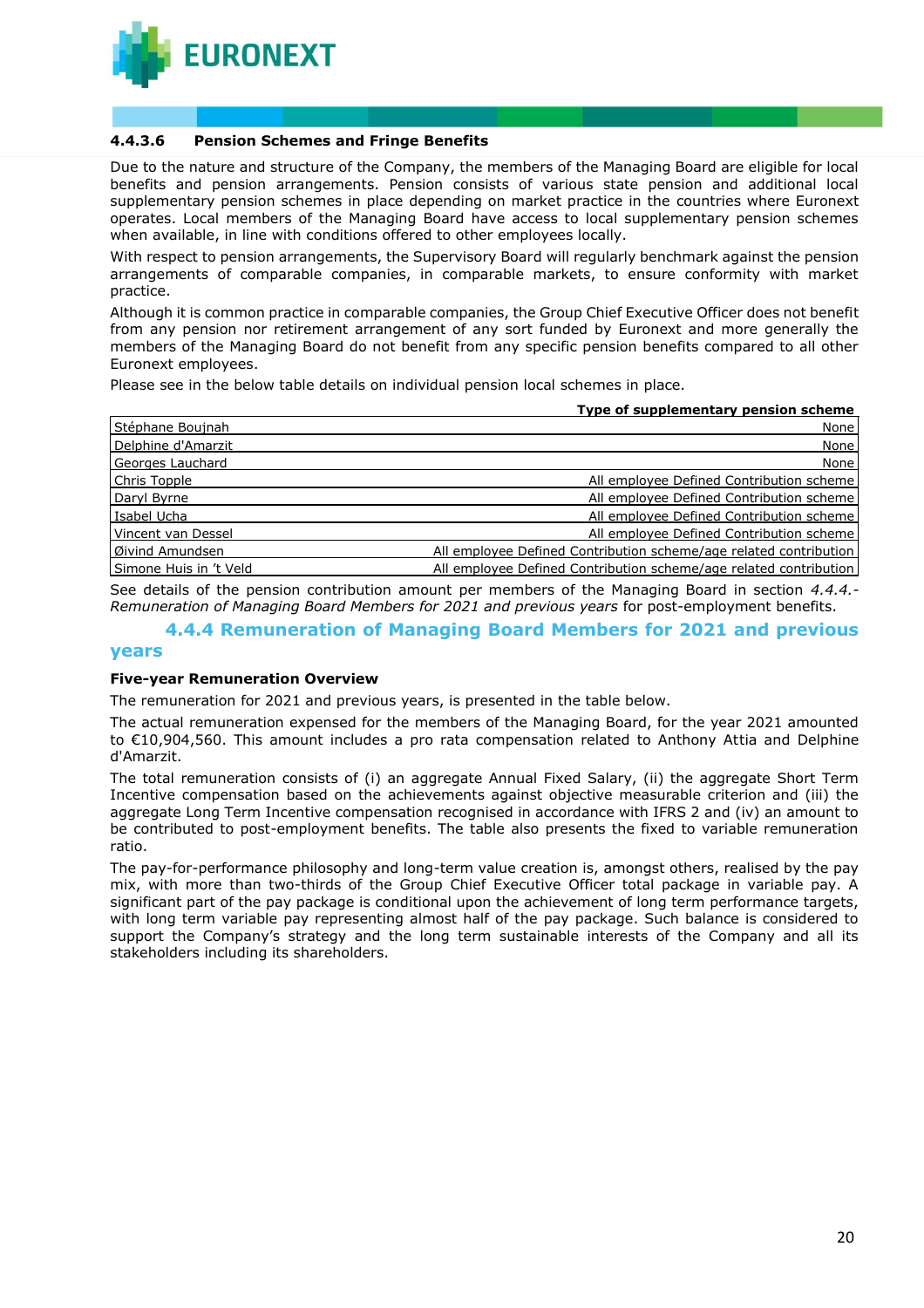

#### **Managing Board remuneration**

| <b>Name</b>                                          | <b>Title</b>         | <b>Currency Year</b> |      | AFS <sup>(1)</sup> | <b>STI</b>        | <b>LTI</b> based<br>on face<br>value at<br>target <sup>(2)</sup> | Post-<br>employment fixed<br>benefits | $\frac{0}{0}$ | $\frac{0}{0}$<br>variable |
|------------------------------------------------------|----------------------|----------------------|------|--------------------|-------------------|------------------------------------------------------------------|---------------------------------------|---------------|---------------------------|
| <b>Stéphane</b>                                      | Chief                | <b>EUR</b>           | 2017 | 725,000            | 815,625           | 725,000                                                          | 0                                     | 32%           | 68%                       |
| <b>Boujnah</b>                                       | Executive            | <b>EUR</b>           | 2018 | 725,000            | 1,015,000         | 825,000                                                          | 0                                     | 28%           | 72%                       |
|                                                      | Officer and          | <b>EUR</b>           | 2019 | 825,000            | 1,155,000         | 725,000                                                          | $\Omega$                              | 30%           | 70%                       |
|                                                      | Chairman of<br>the   | <b>EUR</b>           | 2020 | 825,000            | 1,237,500         | 1,237,500                                                        | $\Omega$                              | 25%           | 75%                       |
|                                                      | Managing<br>Board    | <b>EUR</b>           | 2021 |                    | 825,000 1,237,500 | 1,650,000                                                        | 0                                     | 22%           | 78%                       |
| Georges                                              | Chief                | <b>EUR</b>           | 2020 | 360,000            | 360,000           | 270,000                                                          | 0                                     | 36%           | 64%                       |
| Lauchard                                             | Operating<br>Officer | <b>EUR</b>           | 2021 | 360,000            | 360,000           | 270,000                                                          | 0                                     | 36%           | 64%                       |
| <b>Chris</b>                                         | CEO of               | GBP                  | 2018 | 320,000            | 320,000           | 640,000                                                          | 4,891                                 | 25%           | 75%                       |
| <b>Topple</b>                                        | Euronext             | <b>GBP</b>           | 2019 | 360,000            | 300,000           | 270,000                                                          | 23,357                                | 39%           | 61%                       |
|                                                      | London,<br>Head of   | GBP                  | 2020 | 360,000            | 340,000           | 270,000                                                          | 25,740                                | 37%           | 63%                       |
|                                                      | <b>Global Sales</b>  | GBP                  | 2021 | 360,000            | 324,000           | 270,000                                                          | 25,740                                | 38%           | 62%                       |
| Daryl                                                | CEO of               | <b>EUR</b>           | 2018 | 270,000            | 100,000           | 40,000                                                           | 6,750                                 | 66%           | 34%                       |
| <b>Byrne</b>                                         | Euronext             | <b>EUR</b>           | 2019 | 270,000            | 135,000           | 202,500                                                          | 32,400                                | 44%           | 56%                       |
|                                                      | Dublin               | <b>EUR</b>           | 2020 | 270,000            | 190,000           | 202,500                                                          | 32,400                                | 41%           | 59%                       |
|                                                      |                      | <b>EUR</b>           | 2021 | 270,000            | 216,000           | 202,500                                                          | 32,400                                | 39%           | 61%                       |
| <b>Isabel</b>                                        | CEO of               | <b>EUR</b>           | 2019 | 230,000            | 115,000           | 115,000                                                          | 21,645                                | 50%           | 50%                       |
| Ucha                                                 | Euronext             | <b>EUR</b>           | 2020 | 230,000            | 140,000           | 115,000                                                          | 34,500                                | 47%           | 53%                       |
|                                                      | Lisbon               | <b>EUR</b>           | 2021 | 230,000            | 150,000           | 115,000                                                          | 34,500                                | 46%           | 54%                       |
| <b>Simone</b>                                        | CEO of               | <b>EUR</b>           | 2019 | 270,000            | 135,000           |                                                                  | 4,458                                 | 67%           | 33%                       |
| Huis in 't                                           | Euronext             | <b>EUR</b>           | 2020 | 270,000            | 175,000           | 202,500                                                          | 10,937                                | 42%           | 58%                       |
| Veld                                                 | Amsterdam            | <b>EUR</b>           | 2021 | 270,000            | 216,000           | 202,500                                                          | 23,938                                | 39%           | 61%                       |
| <b>Vincent</b>                                       | CEO of               | <b>EUR</b>           | 2017 | 270,701            | 110,000           | 133,878                                                          | 33,853                                | 53%           | 47%                       |
| <b>Van Dessel</b>                                    | Euronext             | <b>EUR</b>           | 2018 | 275,655            | 110,000           | 137,827                                                          | 34,631                                | 53%           | 47%                       |
|                                                      | <b>Brussels</b>      | <b>EUR</b>           | 2019 | 282,722            | 112,843           | 140,804                                                          | 35,596                                | 53%           | 47%                       |
|                                                      |                      | <b>EUR</b>           | 2020 | 286,984            | 120,000           | 143,492                                                          | 36,292                                | 52%           | 48%                       |
|                                                      |                      | <b>EUR</b>           | 2021 | 289,877            | 131,000           | 144,855                                                          | 36,570                                | 51%           | 49%                       |
| Øivind                                               | CEO of Oslo          | <b>NOK</b>           | 2020 | 2,700,000          | 1,890,000         | 1,350,000                                                        | 73,114                                | 45%           | 55%                       |
| Amundsen                                             | <b>Børs</b>          | <b>NOK</b>           | 2021 | 2,700,000          | 2,160,000         | 1,350,000                                                        | 115,443                               | 43%           | 57%                       |
| <b>Delphine</b><br>d'Amarzit <sup>(3)</sup> Euronext | CEO of               | <b>EUR</b>           | 2021 | 300,000            | 240,000           | 225,000                                                          | 0                                     | 39%           | 61%                       |

(1) The fixed benefits as disclosed in Note 56 of the Financial Statements include the Annual Fixed Salary (as presented in the table above) and benefits in kind, like the company car and health care insurance, if applicable.

(2) LTI value is presented upon the amount granted according the Remuneration Policy. LTI based on IFRS standard 2 "Shared-based payments" value can be seen in Note 36 of the Financial Statements.

(3) acting as Managing Board Member from 27 May 2021.

The Company has not granted any loans, advanced payments or guarantees to the members of the Managing Board.

There is no termination clause in case of change of control.

The potential severance payment in the case of termination of contract is 24 months of fixed salary. The limitation to twelve months of fixed salary as provided in the Dutch Corporate Governance Code has been balanced against the French AFEP-MEDEF Corporate Governance Code recommendations, which provide for a maximum termination indemnity of 24 months' compensation, fixed and variable remuneration. The termination indemnity has been limited to twice the Annual Fixed Salary, which is in line with the relevant best practices in the various jurisdictions in which Euronext is active.

#### **2021 Group Chief Executive Officer Pay Ratio**

Euronext takes into account the internal pay ratios when formulating the Remuneration Policy. In light of transparency and clarity, Euronext applies a methodology using total cash, including Annual Fixed Salary and Short Term Incentive as disclosed in the five-years table above.

The ratio between the total annual remuneration of the Group Chief Executive Officer and the average annual employee compensation in 2021 was 22.7. The comparable 2020 ratio was 21.3. This increase is explained by the integration of entities with employees in Italy, Denmark and India leading to a decrease in the average employee remuneration. On a proforma scope the ratio would have been 20.9.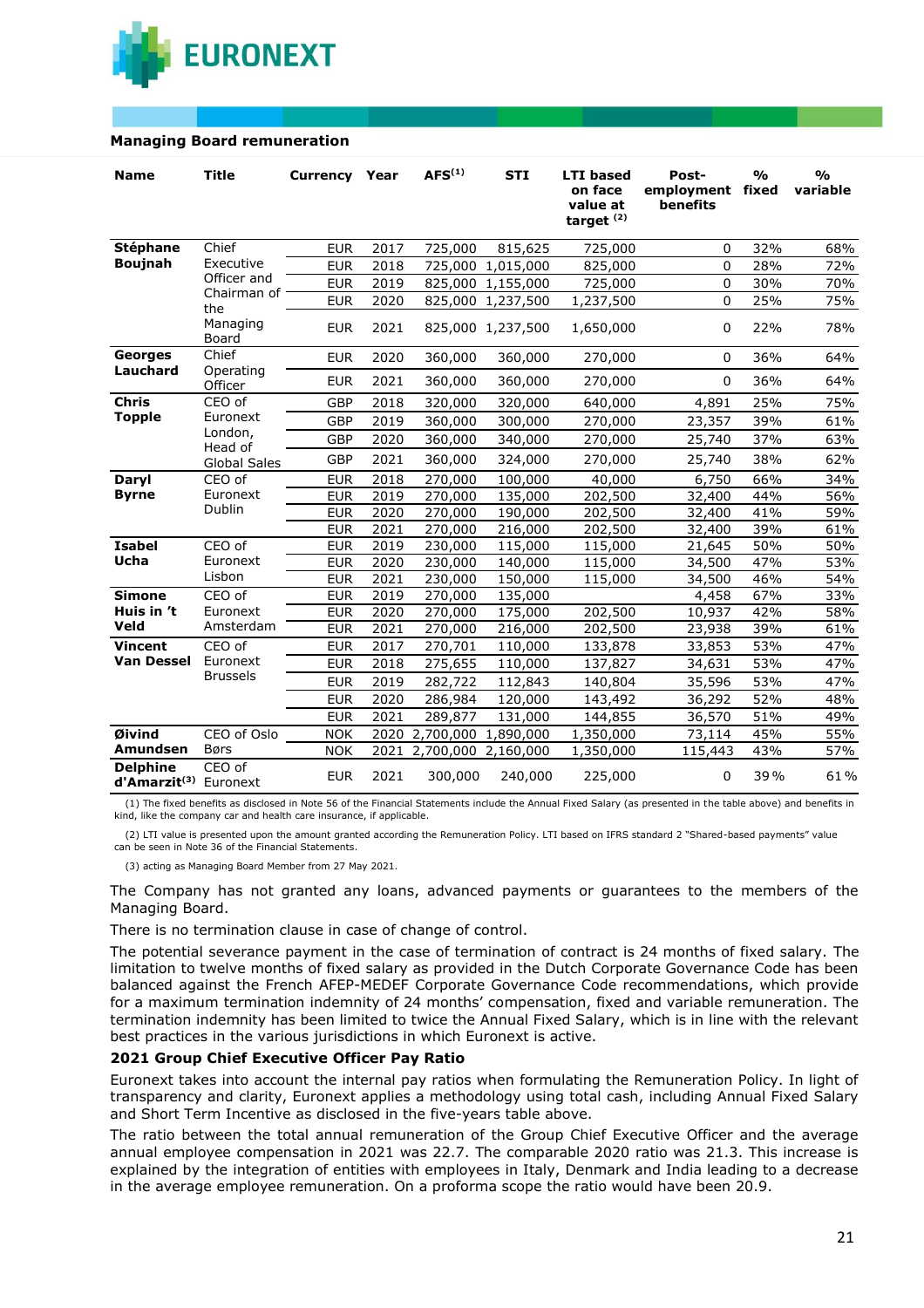

### **Five year Company Performance Overview**

| <b>Company performance</b>                                          | 2017                         | 2018  | 2019  | 2020  | 2021   |
|---------------------------------------------------------------------|------------------------------|-------|-------|-------|--------|
|                                                                     | <b>Financial metrics</b>     |       |       |       |        |
| Revenue (EUR million)                                               | 532.3                        | 615   | 679.1 | 884.3 | 1298.7 |
| Share price $(31/12)$ (EUR) <sup>(1)</sup>                          | 47.3                         | 45.92 | 66.32 | 82.3  | 91.25  |
| EBITDA (EUR million)                                                | 297.8                        | 354.3 | 399.4 | 520.0 | 752.8  |
|                                                                     | <b>Non-financial metrics</b> |       |       |       |        |
| Countries                                                           | 11                           | 15    | 17    | 19    | 18     |
| Headcount                                                           | 687                          | 848   | 1,086 | 1,455 | 2,126  |
| Average employee remuneration <sup>(2)</sup> (AFS + STI in $k\in$ ) | 90                           | 89    | 95    | 97    | 91     |

(1) Adjusted to account for rights issue as necessary

(2) Excluding recent acquisitions: Nord Pool, Euronext Funds360. Average employee remuneration has decreased following the integration of entities with employees in Italy, Denmark and India.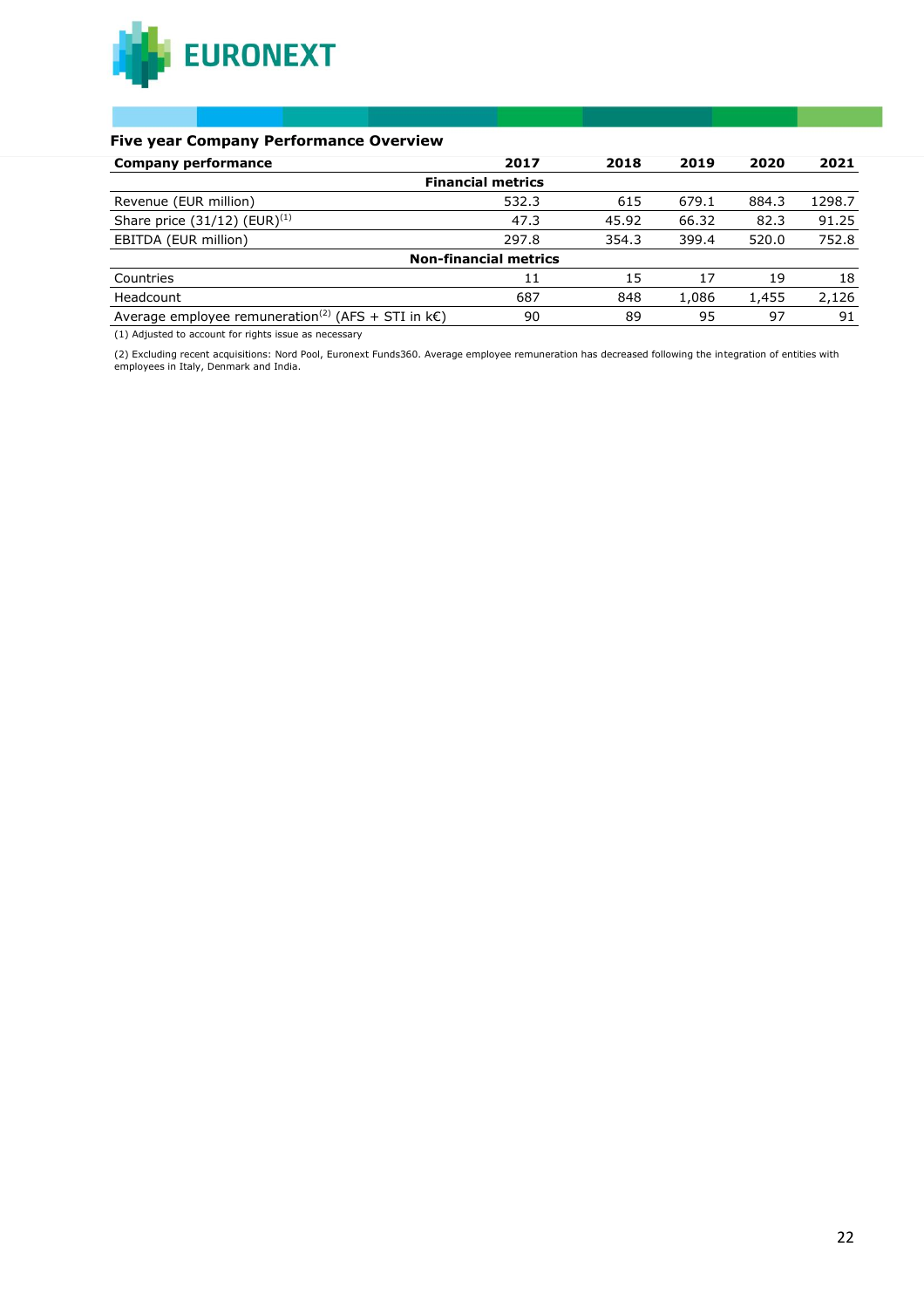

|  |  | Long Term Incentive in Performance Shares Overview |  |  |
|--|--|----------------------------------------------------|--|--|
|--|--|----------------------------------------------------|--|--|

| in number of<br>shares       |            | Plan Year of<br>granting | Out-<br>standing<br>as of 1<br>Jan.<br>2021 | in<br>calendar<br>year | <b>Granted Forfeited</b><br>in<br>calendar<br>year | <b>Adjusted</b><br>shares<br>due to<br>capital<br>increase<br>in 2021 | <b>Additional</b><br>performance<br>shares<br>vested in<br>2021 | <b>Vested</b><br>in<br>calendar<br>year | Out-<br>standing<br>as of 31<br>Dec.<br>2021 |
|------------------------------|------------|--------------------------|---------------------------------------------|------------------------|----------------------------------------------------|-----------------------------------------------------------------------|-----------------------------------------------------------------|-----------------------------------------|----------------------------------------------|
| <b>Stephane</b>              | LTI        | 2017                     |                                             |                        |                                                    |                                                                       | In 2020, 22,631 shares vested related to the 2017 LTI plan.     |                                         |                                              |
| <b>Boujnah</b>               | <b>LTI</b> | 2018                     | 14,798                                      |                        |                                                    | 1,404                                                                 | 16,202                                                          | 32,404                                  | 0                                            |
|                              | LTI        | 2019                     | 11,381                                      |                        |                                                    | 1,080                                                                 |                                                                 |                                         | 12,461                                       |
|                              | <b>LTI</b> | 2020                     | 14,063                                      |                        |                                                    | 1,334                                                                 |                                                                 |                                         | 15,397                                       |
|                              | <b>LTI</b> | 2021                     |                                             | 19,275                 |                                                    |                                                                       |                                                                 |                                         | 19,275                                       |
| Georges<br>Lauchard          | LTI        | 2020                     | 3,069                                       |                        |                                                    | 291                                                                   |                                                                 |                                         | 3,360                                        |
|                              | <b>LTI</b> | 2021                     |                                             | 3,154                  |                                                    |                                                                       |                                                                 |                                         | 3,154                                        |
| <b>Chris Topple</b>          | LTI        | 2018                     | 13,760                                      |                        |                                                    | 1,306                                                                 | 15,066                                                          | 30,132                                  | 0                                            |
|                              | <b>LTI</b> | 2019                     | 4,313                                       |                        |                                                    | 409                                                                   |                                                                 |                                         | 4,722                                        |
|                              | LTI        | 2020                     | 3,442                                       |                        |                                                    | 326                                                                   |                                                                 |                                         | 3,768                                        |
|                              | LTI        | 2021                     |                                             | 3,663                  |                                                    |                                                                       |                                                                 |                                         | 3,663                                        |
| <b>Daryl Byrne</b>           | <b>LTI</b> | 2018                     | 717                                         |                        |                                                    | 68                                                                    |                                                                 | 785                                     | 0                                            |
|                              | <b>LTI</b> | 2019                     | 3,178                                       |                        |                                                    | 301                                                                   |                                                                 |                                         | 3,479                                        |
|                              | <b>LTI</b> | 2020                     | 2,302                                       |                        |                                                    | 218                                                                   |                                                                 |                                         | 2,520                                        |
|                              | LTI        | 2021                     |                                             | 2,365                  |                                                    |                                                                       |                                                                 |                                         | 2,365                                        |
| <b>Isabel Ucha</b>           | <b>LTI</b> | 2019                     | 1,805                                       |                        |                                                    | 171                                                                   |                                                                 |                                         | 1,976                                        |
|                              | LTI        | 2020                     | 1307                                        |                        |                                                    | 124                                                                   |                                                                 |                                         | 1,431                                        |
|                              | LTI        | 2021                     |                                             | 1,343                  |                                                    |                                                                       |                                                                 |                                         | 1,343                                        |
| <b>Simone Huis</b>           | <b>LTI</b> | 2020                     | 2,302                                       |                        |                                                    | 218                                                                   |                                                                 |                                         | 2,520                                        |
| in 't Veld                   | LTI        | 2021                     |                                             | 2,365                  |                                                    |                                                                       |                                                                 |                                         | 2,365                                        |
| Vincent van                  | LTI        | 2017                     |                                             |                        |                                                    |                                                                       | In 2020, 4,178 shares vested related to the 2017 LTI plan.      |                                         |                                              |
| <b>Dessel</b>                | <b>LTI</b> | 2018                     | 2,472                                       |                        |                                                    | 234                                                                   | 2,706                                                           | 5,412                                   | 0                                            |
|                              | LTI        | 2019                     | 2,210                                       |                        |                                                    | 209                                                                   |                                                                 |                                         | 2,419                                        |
|                              | <b>LTI</b> | 2020                     | 1,631                                       |                        |                                                    | 154                                                                   |                                                                 |                                         | 1,785                                        |
|                              | LTI        | 2021                     |                                             | 1,692                  |                                                    |                                                                       |                                                                 |                                         | 1,692                                        |
| Øvind                        | LTI        | 2020                     | 1,399                                       |                        |                                                    | 132                                                                   |                                                                 |                                         | 1,531                                        |
| Amundsen                     | LTI        | 2021                     |                                             | 1,576                  |                                                    |                                                                       |                                                                 |                                         | 1,576                                        |
| <b>Delphine</b><br>d'Amarzit | LTI        | 2021                     |                                             | 2,628                  |                                                    |                                                                       |                                                                 |                                         | 2,628                                        |
|                              |            |                          | 84,149                                      | 38,061                 |                                                    | 7,979                                                                 | 33,974                                                          | 68,733                                  | 95,430                                       |

a sa sa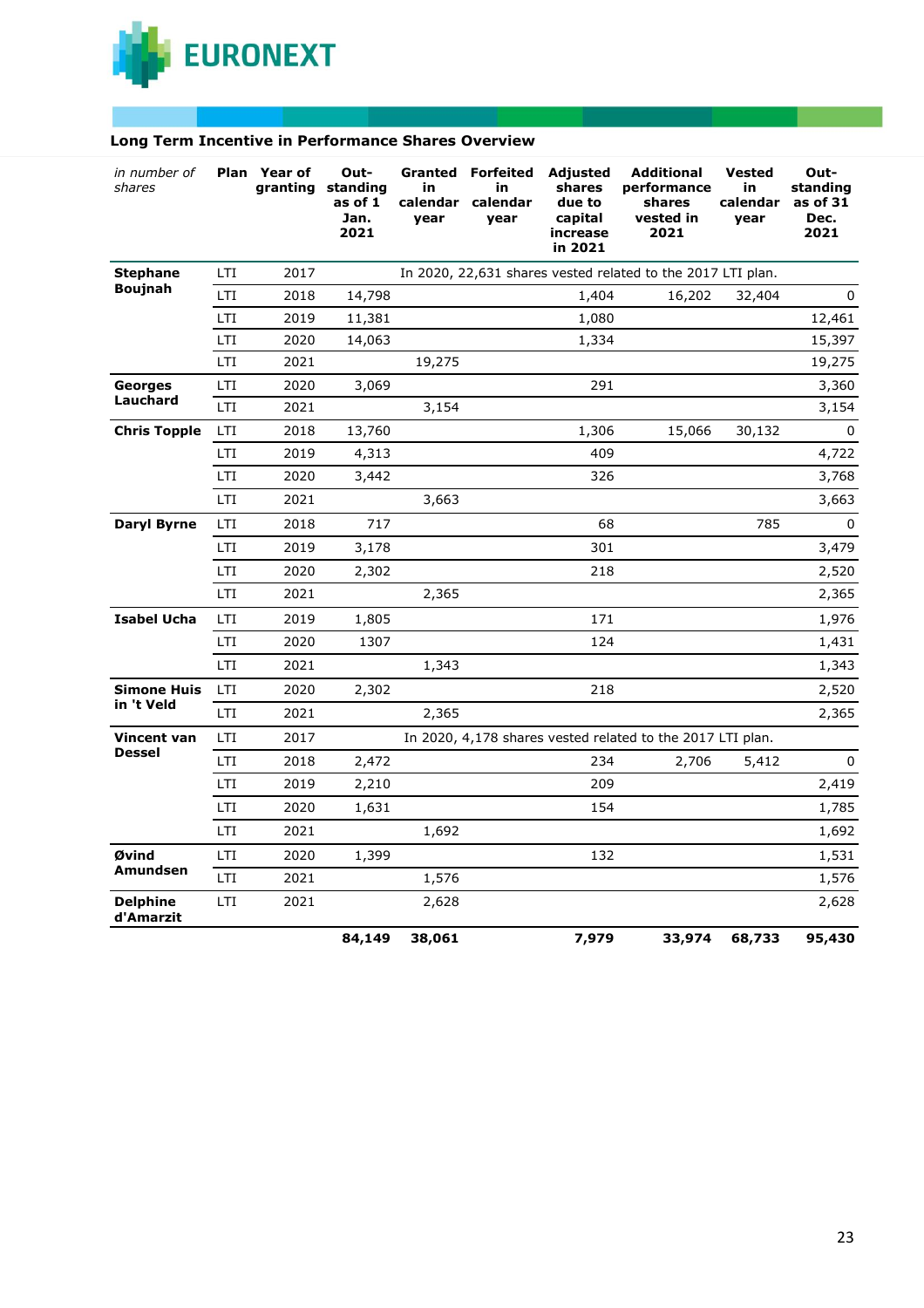

# **4.4.5 Remuneration of Supervisory Board Members**

#### **2021 Remuneration**

The principles of the Supervisory Board Remuneration Policy are to compensate Supervisory Board members for the time dedicated to oversee Euronext in line with responsibilities required by the Civil Code, Dutch Corporate Governance Code, the rule of Procedure of the Supervisory Board and the Articles of Association.

The gross amounts that were paid to members of the Supervisory Board in 2021 are disclosed in the below table. They reflect each role's responsibilities as well as the time spent since the number of meetings in 2021 was quite high. The development of the remuneration also reflects the implementation of the Remuneration Policy of the Supervisory Board approved in the May 2021 Annual General Meeting by the shareholders with a 95.54% percentage of favourable votes. Other changes in remuneration are mainly the result of mid-year appointments or resignations.

| Group<br><b>Board</b>           | Supervisory   2017 |          | 2018      | 2019         | 2020      | 2021      |
|---------------------------------|--------------------|----------|-----------|--------------|-----------|-----------|
| <b>Piero Novelli</b>            |                    |          |           |              |           | € 116,580 |
| <b>Dick Sluimers</b>            |                    | € 81,000 | € 112,500 | € 129,000    | € 182,750 | € 197,728 |
| <b>Diana Chan</b>               |                    |          |           |              |           | € 63,750  |
| <b>Rika Coppens</b>             |                    |          |           |              |           | € 52,500  |
| <b>Alessandra Ferone</b>        |                    |          |           |              |           | € 52,504  |
| <b>Manuel Ferreira da Silva</b> |                    | € 67,000 | € 72,000  | € 87,000     | € 89,500  | € 82,200  |
| <b>Padraic O'Connor</b>         |                    |          | €42,375   | € 84,000     | € 89,500  | € 82,200  |
| <b>Nathalie Rachou</b>          |                    |          |           | € 18,121     | € 93,500  | €90,925   |
| <b>Olivier Sichel</b>           |                    |          |           |              |           | €41,250   |
| <b>Morten Thorsrud</b>          |                    |          |           | € 17,184     | € 83,500  | € 93,477  |
| Jim Gollan                      |                    | € 65,000 | € 72,500  | € 85,000     | € 95,000  | € 31,576  |
| <b>Luc Keuleneer</b>            |                    |          | € 49,875  | € 81,000     | € 83,500  | € 26,667  |
| <b>Franck Silvent</b>           |                    | € 8,890  | € 63,500  | € 81,000     | € 83,500  | € 26,667  |
| <b>Lieve Mostrey</b>            |                    | € 0      | € 0       | $\epsilon$ 0 | € 0       | € 0       |

Members of the Supervisory Board, also received remuneration in relation to their positions in the Supervisory Board of Euronext's subsidiaries: Dick Sluimers and Luc Keuleneer for their position at Euronext Amsterdam, Luc Keuleneer for his position at Euronext Brussels NV/SA and Jim Gollan for his position as Chairman of the Board of Euronext London Limited. These remunerations are disclosed in the figures as illustrated below.

| <b>Local Boards</b>  | 2017     | 2018     | 2019     | 2020     | 2021     |
|----------------------|----------|----------|----------|----------|----------|
| <b>Dick Sluimers</b> | € 15,000 | € 15,000 | € 15,000 | € 15.000 | € 15,000 |
| Jim Gollan           | £ 30,000 | £ 30,000 | £ 30,000 | £15,000  | £ 5,000  |
| Luc Keuleneer        |          | € 7.500  | € 15,000 | € 30,000 | € 10,685 |

Euronext does not issue option or share plans or other incentive plans to members of the Supervisory Board. Euronext has not granted any loans to members of the Supervisory Board. There are no service contracts which provide for benefits upon termination of employment with members of the Supervisory Board.

#### **Appointment and dismissal**

Piero Novelli, Alessandra Ferone, Diana Chan, Olivier Sichel and Rika Coppens were appointed to the Euronext Supervisory Board on the Annual General Meeting that was held on 11 May 2021.

Lieve Mostrey, Luc Keuleneer and Frank Silvent retired from the Euronext Supervisory Board following the Annual General Meeting that was held on 11 May 2021.

Jim Gollan retired from the Euronext Supervisory Board following the AGM on 11 May 2021, and Euronext London Board on 30 April 2021.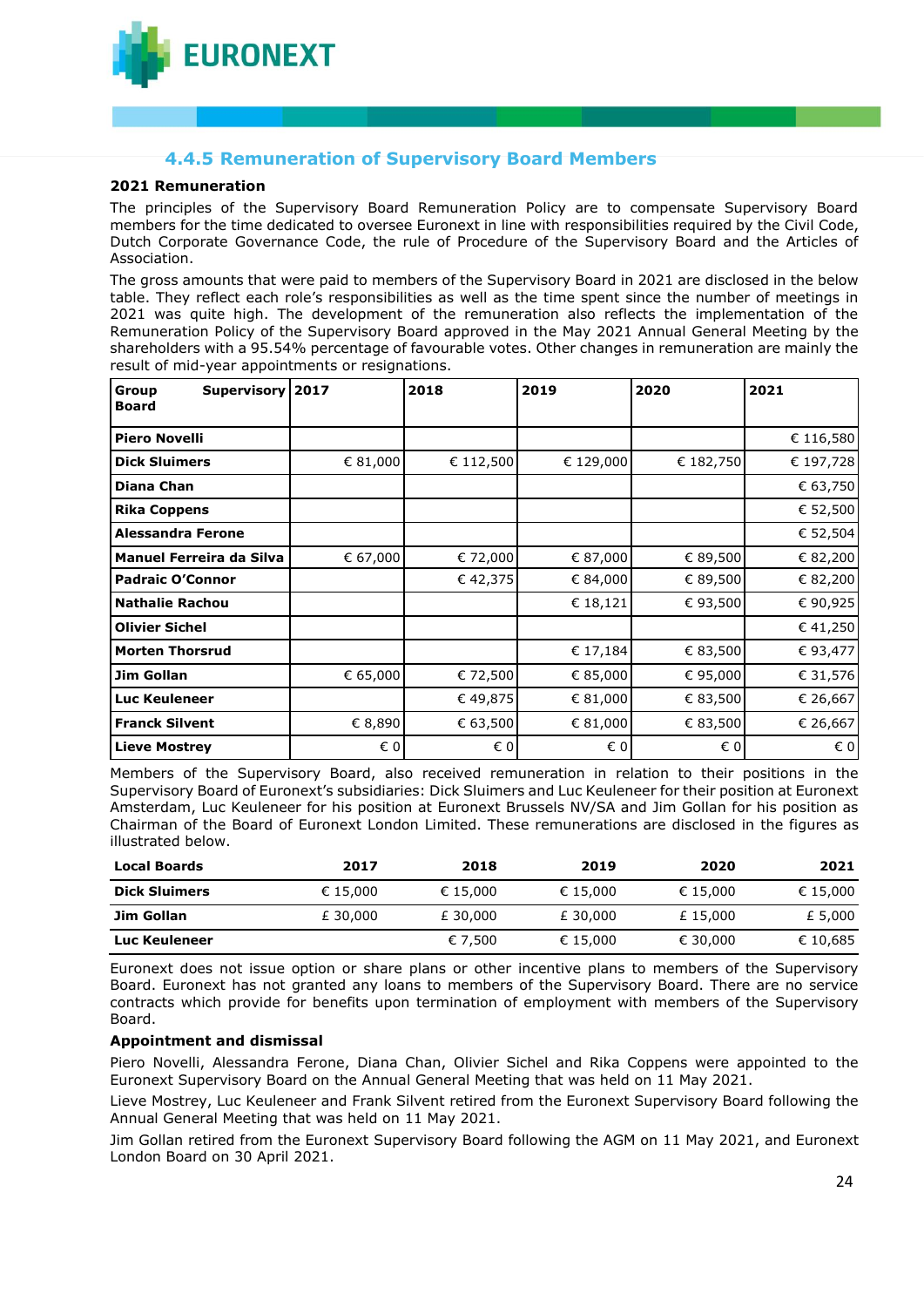

# **Appendix 2 to the explanatory notes**

# *Information on the persons to be re-appointed to the Supervisory Board in accordance with article 2:142 paragraph 3 of the Dutch Civil Code*

#### ▪ **Manuel Ferreira da Silva**

Gender: male Age: 65 (as per 18 May 2022) Profession: Director Shares held in Euronext N.V.: none Nationality: Portuguese

Expected other board memberships and positions as per 18 May 2022: - Vice-Chairman of the board of the SERRALVES Foundation

Manuel Ferreira da Silva is a member of the Supervisory Board, a member of the Nomination and Governance Committee and a member of the Remuneration Committee. He was appointed to the Supervisory Board of former Euronext N.V. in 2012, and subsequently to the current Supervisory Board in 2014. He was re-appointed in 2018.

Mr Ferreira da Silva is Vice-Chairman of the board of the SERRALVES Foundation, Museum of Contemporary Art. He served for thirty-five years as a banker at Banco BPI where he was executive member of the Board for the last sixteen years and the CEO of its wholly-owned investment bank. He was a member and, between 2012 and 2014, Chairman of the council of the University of Porto School of Economics and is the Vice-Chairman of the Supervisory Board of Porto Business School. He is also a member of the Audit Board of ITAÚ BBA Europe. Mr Ferreira da Silva was member of the board of the Lisbon and Porto Stock Exchanges between 2000 and 2001 and a member of the advisory board of the Portuguese Securities Market Commission (CMVM) between 2001 and 2005. Between 1980 and 1989, Mr Ferreira da Silva lectured at the University of Porto School of Economics and spent two years as an assistant director of the Navy's Centre of Operational Research.

He graduated with a degree in Economics from the Universidade do Porto in 1980 and holds a MBA from the Nova School of Business and Economics (Lisbon, 1982).

Motivation: the nomination for re-appointment is based on Mr Ferreira da Silva's experience in the financial sector and his valuable contributions the Supervisory Board during his first two terms, and to ensure continuity after the considerable changes in the composition of the Supervisory Board in 2021.

Mr Ferreira da Silva meets the best practice provision 2.1.8 of the Dutch Corporate Governance Code and should be considered as independent.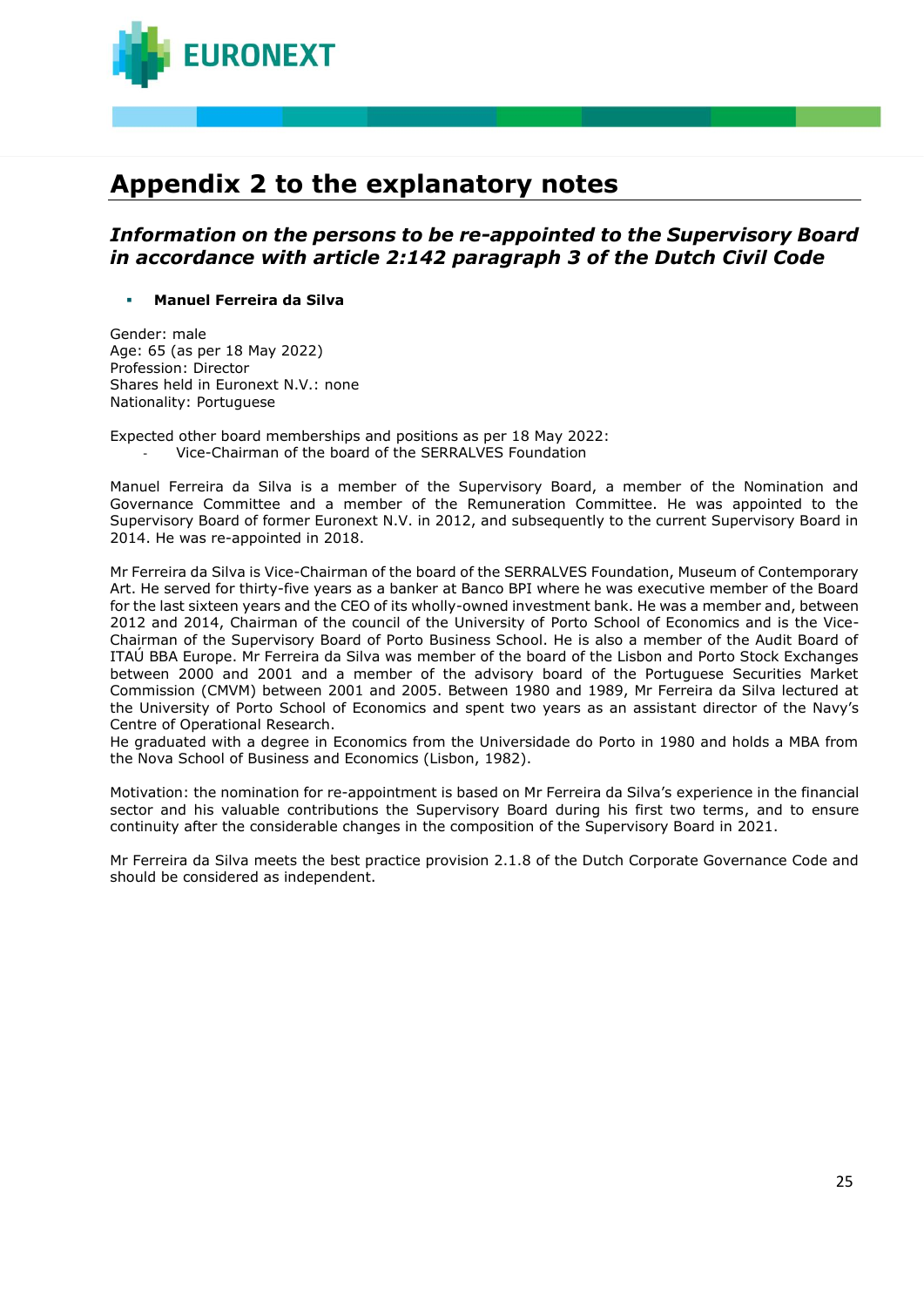

#### **Padraic O'Connor**

Gender: male Age: 73 (as per 18 May 2022) Profession: Economist Shares held in Euronext N.V.: none Nationality: Irish

Expected other board memberships and positions as per 18 May 2022:

- non-executive Chairman of U.S. Bank Global Fund Services (Ireland) Ltd
- non-executive Director of Ananas Anam Ltd.

Padraic O'Connor is a member of the Supervisory Board, a member of the Nomination and Governance Committee and a member of the Remuneration Committee. He was appointed to the Supervisory Board in 2018. He previously was the Chairman of the Irish Stock Exchange.

Mr O'Connor is non-executive Chairman of U.S. Bank Global Fund Services (Ireland) Ltd and non-executive director of Ananas Anam Ltd. Mr. O'Connor was the Managing Director of NCB Group between 1991 and 1999 prior to which he was Chief Economist at the firm. Before joining NCB, Mr O'Connor worked at the Department of Finance and the Central Bank of Ireland. In his non-executive career, Mr. O'Connor served as Chairman of ACC Bank, Director of Rabobank Ireland, Director of Eircom Ltd, Director of Beazley plc, Chairman of LGIM Europe Ltd and director of a number of other asset management companies.

Mr O'Connor holds primary and postgraduate degrees in Economics from University College Dublin.

Motivation: the nomination for re-appointment is based on Mr O'Connor's experience in the financial sector and his valuable contributions to the Supervisory Board during his first term, and to ensure continuity after the considerable changes in the composition of the Supervisory Board in 2021.

Mr O'Connor meets the best practice provision 2.1.8 of the Dutch Corporate Governance Code and should be considered as independent.